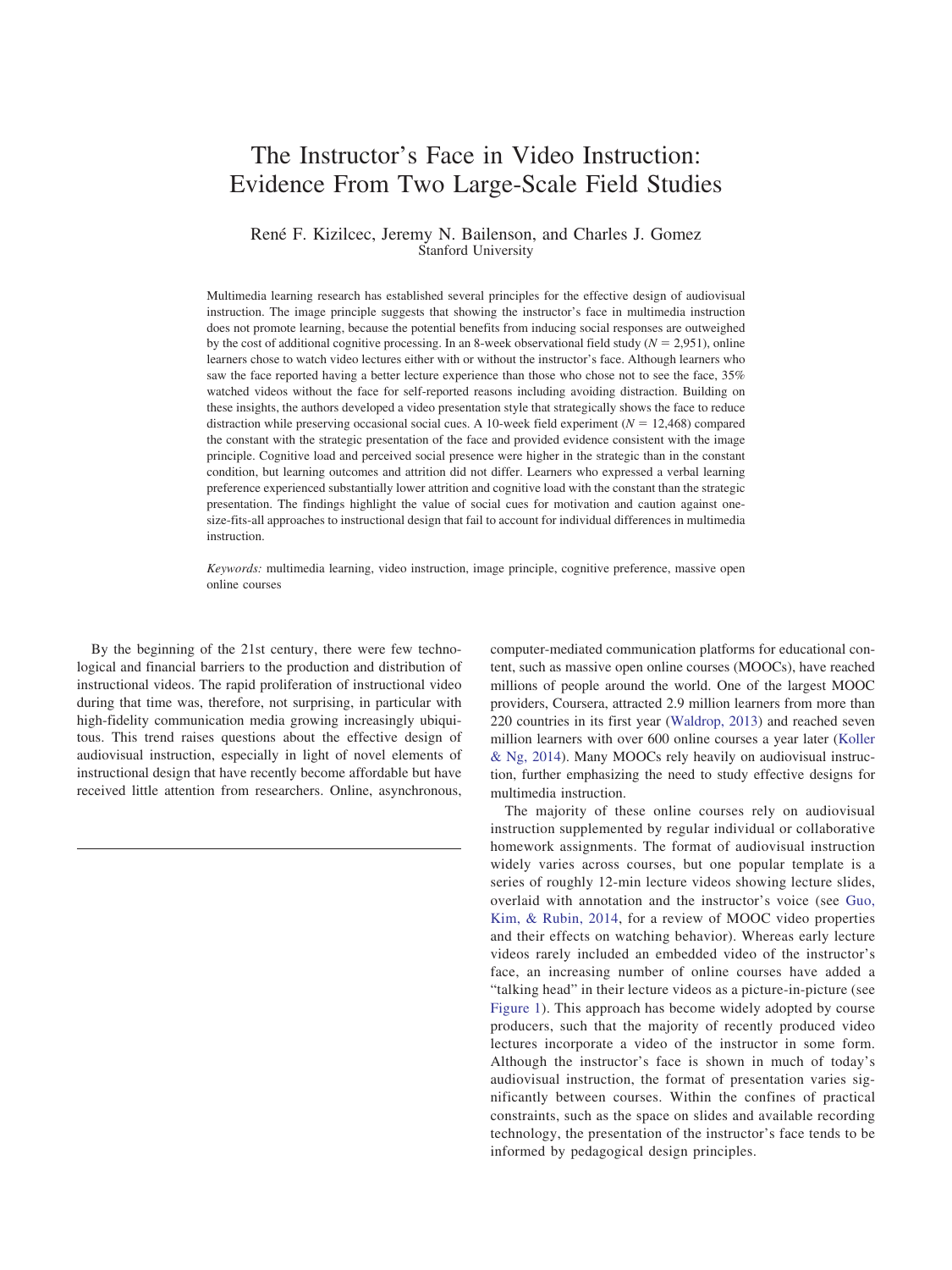<span id="page-1-0"></span>

By mid-2014, Stanford University Online production manager Wes Choy reported that an instructor's face was present throughout video lectures in 22% of Stanford courses and that the trend in instructional video production was moving toward only showing the face at the beginning and end of lecture videos (personal communication, April 29, 2014). Constantly presenting the instructor's face is thought to enhance learning and motivation in two ways. First, it provides social cues, and, second, it increases comprehension by supplementing the instructor's narration with a nonverbal communication channel that allows for lip reading. However, the constant presentation of the instructor's face can also be distracting and potentially overload the learner with visual information, especially at times when the instructor would like to draw learners' attention to information on the lecture slides. A design strategy that may reap the benefits of social cues and nonverbal communication, and reduces the cognitive burden on learners, would be to show the instructor's face strategically. The presence of his or her face would act as a cognitive aid to direct learners' attention to relevant content during instruction. That is to say, learners would focus on the slides while the face was absent and pay attention to the instructor while the face was present. The presence of the instructor's face would act as a heuristic to guide learners' focus of attention. Hence, the potential benefit of strategically presenting the instructor's face would be to reduce the amount of mental effort required to process lecture materials.

Previous research has investigated the effect of adding a video of the instructor's face in the corner of instructional video. The presence of the face was found to induce higher levels of cognitive load but no significant differences in recall and transfer learning outcomes [\(Homer, Plass, & Blake, 2008\)](#page-14-2). On further inspection by Homer and colleagues, the effect on cognitive load was moderated by learners' cognitive learning style. For instance, learners with a high visual preference experienced greater cognitive load when the instructor's face was absent, whereas those with a low visual preference experienced greater cognitive load when the instructor's face was present. A recent eye-tracking experiment found that, on average, learners spent 41% of their time looking at the face when it was shown in the video [\(Kizilcec, Papadopoulos, &](#page-14-3) [Sritanyaratana, 2014\)](#page-14-3). They also dwelled on the face for longer than on the lecture slides but switched frequently— once every 3.7 s— between fixating on the face and on the slides. These behavioral data suggest that the face becomes the primary visual stimulus when shown during instruction and that learners attend to slides to retrieve corresponding information. Despite its substantial effect on watching behavior, [Kizilcec et al. \(2014\)](#page-14-3) did not find an effect of presenting the face on the ability to recall information. Yet, according to survey responses, participants in the study strongly preferred instruction with the face and thought it was more educational than instruction without a face present.

This article extends the existing literature on the image principle [\(Mayer, 2001\)](#page-14-4), which is reviewed in the next section, by examining the behavior and attitudes of a large, diverse sample of adult learners over two multiweek periods in response to different presentation styles. The first study was designed to uncover which presentation style learners prefer in a realistic learning scenario and the rationale behind their preference. Learners chose to watch lecture videos either with or without the instructor's face after balanced exposure to both presentation styles. In the second study, we examined the outcomes from the first study, in particular the finding that a substantial number of learners preferred watching the video without the face, because they found the instructor's face distracting. Because the majority of learners still preferred videos with the instructor's face, we developed a strategic presentation style that omits the instructor's face when it is potentially most distracting. Learners in a 10-week online course were randomly assigned to lecture videos with either a constant or a strategic presentation of the instructor's face. Learning outcomes, behavioral data, and self-report data, including cognitive load and perceived social presence, were collected for each learner. These studies represent unique contributions to the literature in that, previously, there had been no longitudinal investigations of learners' attitudinal and cognitive responses to and choice of multimedia presentation styles in real-world learning environments.

First, we review relevant theoretical and empirical work in educational psychology and related disciplines. Then, present the first study, which was exploratory in nature and yielded insights that informed the design and research questions of the second study. The presentation of the second study is prefaced by a theory-driven development of several research questions on the comparison between the constant and the strategic presentation styles. A final discussion synthesizes the key findings and implications from both studies.

# **Theory**

The ultimate goal of instruction, whether in person or digitally mediated, is *learning*, defined from a learning science perspective as a change in a person's knowledge caused by an experience [\(Bransford, Brown, & Cocking, 2000\)](#page-14-5). There is, however, no definitive conceptualization of the process of learning—the mechanism by which a learning experience translates into a change in knowledge. According to the traditional view of schooling, known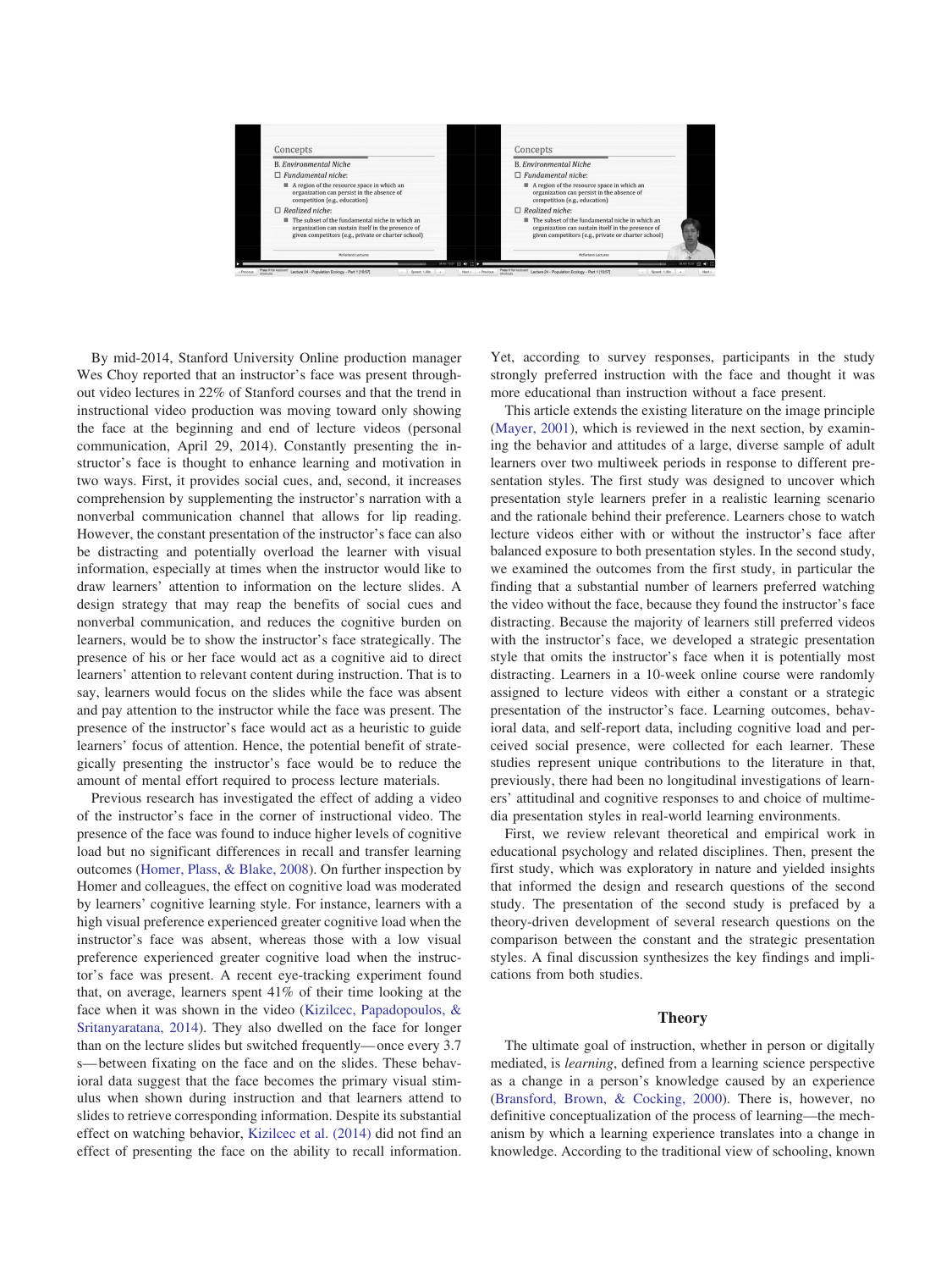as *instructionism*, learning is the process of knowledge acquisition in which knowledge is a collection of facts and procedures and the learner is a passive recipient of information during instruction [\(Papert, 1993\)](#page-15-1). In contrast, following the knowledge construction conceptualization of learning, learning is building mental representations by actively engaging in cognitive processing, such as directing attention to relevant information and mentally organizing and integrating new information with prior knowledge [\(Bransford](#page-14-5) [et al., 2000\)](#page-14-5).

Theories of multimedia learning generally assume that learning is an active process of knowledge construction in which the goal of instruction is to guide learners' cognitive processes [\(Clark &](#page-14-6) [Mayer, 2011\)](#page-14-6). To optimize for cognitive processing, a model of how cognitive processes unfold in the learner's brain is needed. [Mayer \(2005\)](#page-14-7) proposed a model, known as the *cognitive theory of multimedia learning*, which relies on three assumptions grounded in evidence from cognitive science. First, visual and auditory information are processed in separate channels (dual channels; see [Baddeley's, 1986,](#page-14-8) [2003,](#page-14-9) model of working memory). Second, only a limited amount of information can be processed in each channel at any time (limited capacity; [Miller, 1956\)](#page-15-2). Third, learning occurs when a learner is engaged in certain cognitive processes (active processing)—namely, attending to certain verbal and auditory information with his or her senses—then organizing the selected information into coherent mental representations and, finally, integrating mental representations from the two channels with prior knowledge. On the basis of this model of cognitive processing, empirical evidence of how instruction can optimize cognitive processes has been synthesized into principles of multimedia instruction (see [Clark & Mayer, 2011\)](#page-14-6).

# **Cognitive Load Theory**

Multimedia learning theory has been influenced by cognitive load theory [\(Sweller, 1988;](#page-15-3) [Sweller, van MerriËnboer, & Paas,](#page-15-4) [1998\)](#page-15-4), an educational theory that provides a conceptual model for the kind of cognitive processes that occur during instruction. This is useful for understanding the potential effects of features in multimedia instruction on cognitive processing. Cognitive load is theorized to consist of three additive, interrelated components: (a) intrinsic, (b) extraneous, and (c) germane cognitive load. Learning may only occur when the sum of these three components does not exceed an individual's working memory resources (i.e., cognitive overload). The presentation of the instructor's face can be characterized as inducing germane (enhancing learning) or extraneous cognitive load (hindering learning).

In this article, we assume a model of cognitive load in which (motivated) learners divide all of their available cognitive resources to process the instruction. Accordingly, removing a content-irrelevant element of instruction would redistribute cognitive resources from extraneous to germane processing. Learners, thereby, would gain additional resources for germane processing, and reaching a state of cognitive overload becomes less likely.

Intrinsic cognitive load is a function of *element interactivity* and *learner expertise*, where element interactivity is defined by the required amount of information units held in working memory to comprehend the material. With greater learner expertise, the number of information units that a learner needs to hold in working memory to understand the material is reduced [\(van MerriËnboer,](#page-15-5) [Kester, & Paas, 2006\)](#page-15-5). For example, teaching arithmetic is expected to induce less intrinsic cognitive load than teaching calculus, but learning arithmetic in second grade and learning calculus in 11th grade may induce similar levels of intrinsic cognitive load. Extraneous cognitive load is not necessary for learning and is typically an artifact of suboptimal instructional design. For example, playing background music during instruction is a likely source of extraneous cognitive load. Germane cognitive load, though not necessary for learning to occur, actively enhances learning (i.e., aids the construction of cognitive structures) and typically results from aspects of instructional design. For example, an instructor's hand gestures to demonstrate forces acting on an object in a physics class can increase learners' comprehension, with the additional visual processing of hand movements causing germane cognitive load.

The cognitive load framework can guide comparisons of different presentation styles of the instructor's face in video lectures. There are arguments for why each style would be expected to induce extraneous or germane cognitive load, which are discussed in a later section.

## **Relevant Principles for Multimedia Instruction**

The personalization principle, which is aimed at motivating learners to exert effort to learn, suggests that adding social cues to instruction can promote learning by fostering generative processing [\(Clark & Mayer, 2011\)](#page-14-6). The rationale behind this principle is that social cues induce learners to treat the technologically mediated learning experience as if it were human-to-human and, thus, respond socially (see [Reeves & Nass's, 1996,](#page-15-6) computers-as-socialactors paradigm). Because face-to-face communication has historically been the primary mode of knowledge transfer among humans, seeing a face during instruction is a familiar experience that naturally elicits learned social responses. Politeness, for instance, is a social response that would increase active cognitive processing as learners pay more attention to being polite, which leads to improved learning outcomes. Numerous studies provide evidence for this positive effect on learning, for example, as a result of changing text or narration from formal to conversational style [\(Kartal, 2010;](#page-14-10) [Moreno & Mayer, 2000\)](#page-15-7), using a human voice rather than a computer-generated voice [\(Atkinson, Mayer, & Mer](#page-14-11)[rill, 2005;](#page-14-11) [Mayer, Sobko, & Mautone, 2003\)](#page-15-8), and using polite speech [\(McLaren, DeLeeuw, & Mayer, 2011;](#page-15-9) [Wang et al., 2008\)](#page-15-10). Considering social cues more broadly, a large body of literature on the role of social presence in online courses highlights the benefits of social presence in terms of perceived learning and satisfaction [\(Gunawardena & Zittle, 1997;](#page-14-12) [Lyons, Reysen, & Pierce, 2012;](#page-14-13) [J. C. Richardson & Swan, 2003;](#page-15-11) [Tu & McIsaac, 2002\)](#page-15-12).

In light of the empirical evidence for the benefit of embedding social cues in voice, adding a visual social cue in the form of an image of the instructor is a natural extension (see [Yee, Bailenson,](#page-15-13) [& Rickertsen, 2007,](#page-15-13) for a review of research on faces in interfaces). In the image principle, [Mayer \(2001\)](#page-14-4) summarizes evidence from several studies investigating the effect of adding a realistic or cartoon-like pedagogical agent in multimedia instruction (e.g., [Mayer, Dow, & Mayer, 2003;](#page-14-14) [Moreno, Mayer, Spires, & Lester,](#page-15-14) [2001\)](#page-15-14), which demonstrate mixed results on the effect on learning. The image principle suggests that the potential benefit from inducing social responses by adding an image of the instructor's face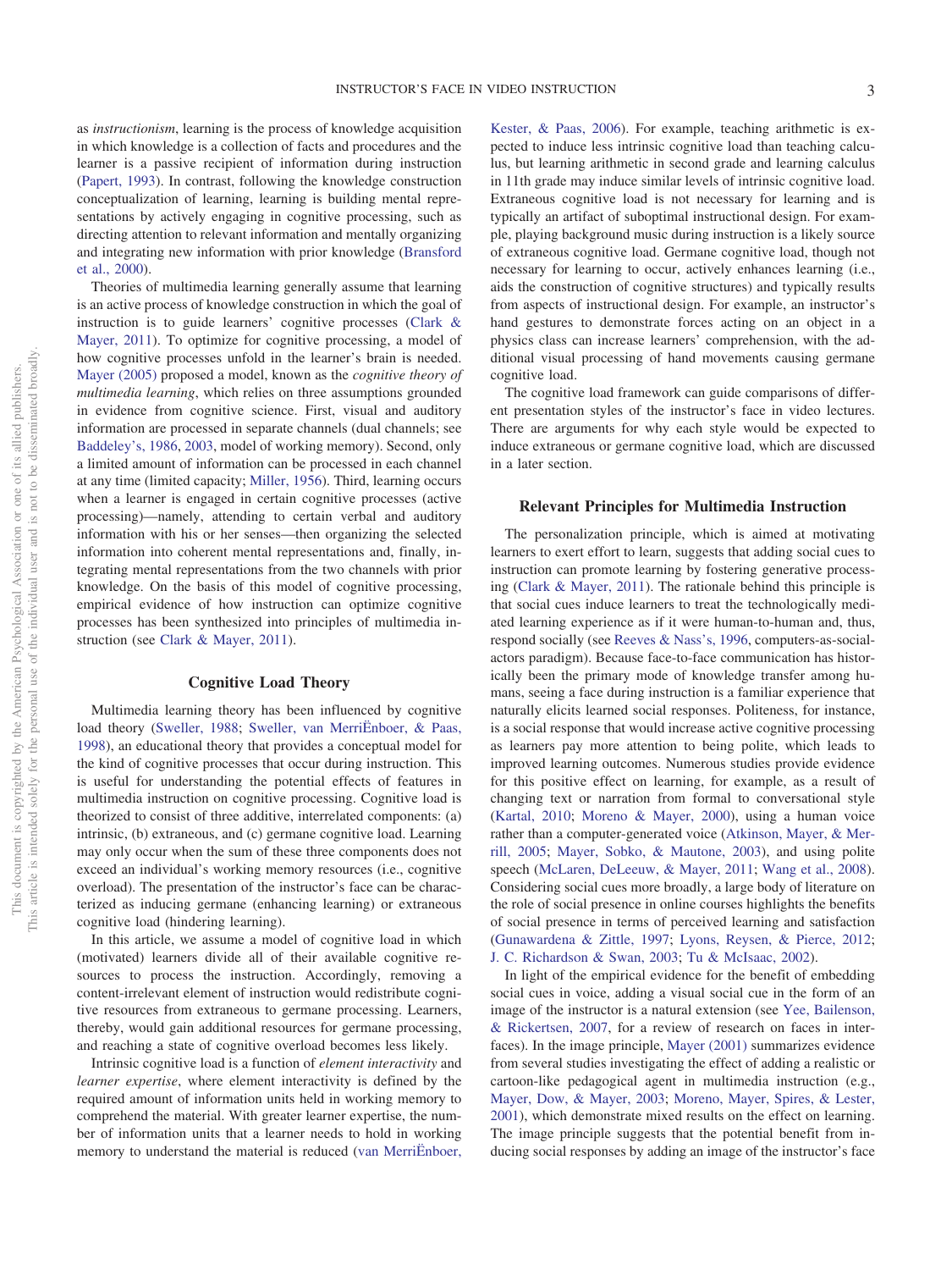tends to be offset by extraneous visual processing that the image inevitably induces, because it does not contain pedagogically relevant information. The coherence principle [\(Clark & Mayer, 2011\)](#page-14-6) suggests that adding extraneous graphics, such as extraneous video clips [\(Mayer, Heiser, & Lonn, 2001\)](#page-15-15), hinders learning. If applied to the image of the instructor, the coherence principle recommends removing it unless the benefit from social cues can justify drawing on additional cognitive resources.

Besides inducing social responses, an onscreen agent or video of the instructor may promote learning by directing the learner's visual attention to relevant parts of the screen by, for instance, pointing at a graphic. Highlighting relevant material to direct visual attention is a technique called *signaling* and traditionally leverages typography, color, and the insertion of arrows [\(Mautone](#page-14-15) [& Mayer, 2001;](#page-14-15) [Mayer & Moreno, 2003\)](#page-15-16). However, even if the pedagogical agent, or the instructor in an embedded video, points at relevant material, the problem of split visual attention remains: The learner is confronted with multiple visual stimuli to process simultaneously, some of which are intimately linked to auditory stimuli (e.g., in the case of the instructor's face and voice).

In summary, this preliminary review of relevant theory and empirical work suggests a tradeoff between the costs and benefits of presenting the instructor's face in video instruction. On the one hand, the face could induce beneficial social responses and support learners' understanding by providing nonverbal cues. On the other hand, the face is an additional visual stimulus that might unnecessarily burden and even actively distract learners. The following study extends prior work by investigating learners' choices and rationales for choosing instruction with or without the instructor's face over time in an online learning environment.

# **Study 1: Longitudinal Observational Study**

The goal of this observational study was to shed light on learners' informed choices of presentation style and the reasoning underlying their choices. To this end, we examined learners' behavioral patterns of engagement with video lectures in a MOOC and their open-response feedback on why they preferred their chosen presentation style. To ensure that learners' choice of presentation style would be a deliberate and informed choice, they were exposed to both presentation styles before making a choice. In the absence of a control group with a randomly assigned presentation style, this study could not provide insights into the effect of choice over presentation styles for learners. Although the psychological process of choosing may itself induce learner effects, the goal of this study was to better understand which presentation styles learners choose in a realistic learning environment over time.

We predicted that a majority of learners would choose the presentation with the face, on the basis of prior work indicating more positive attitudes toward this presentation style relative to instruction without a face [\(Kizilcec et al., 2014\)](#page-14-3). Although previous work has found higher cognitive load in the presence of the instructor's face [\(Homer et al., 2008\)](#page-14-2), this finding might or might not be replicated in the presence of self-selection (as opposed to random assignment to conditions). We therefore had no prediction as to whether learners' self-reported affect, effort, and perceived learning would also be higher with the instructor's face than without it when learners self-select into presentation styles. Although observational evidence seldom warrants causal claims, if previously found effects on affect, effort, and perceived learning were not replicated with self-selection, it could suggest that learners' preferences and subsequent choices are partly determined by these constructs. We expected that learners' self-expressed rationales for choosing between presentation styles would provide a richer insight into the thought process around the decision to watch videos with or without the face.

#### **Method**

Participants. Participants were enrolled in a MOOC on a topic in sociology on the Coursera platform [\(http://www.coursera](http://www.coursera.org/) [.org/\)](http://www.coursera.org/). The course started in September 2013 and lasted for 10 weeks (in total, 19,088 learners enrolled and watched at least one lecture). For the behavioral analysis of video watching in this study, we only considered learners who watched at least 3 min of each lecture video in the 1st week of the course and thereby were exposed to videos with and without the face  $(N = 2,951)$ . On the basis of an optional survey (67% response rate), learners were balanced in gender (48% female, 52% male), 37.6 years old on average (1st quartile  $= 28$ , *Mdn*  $= 35$ , 3rd quartile  $= 45$ ), and three-quarters of them had  $4-6$  years of college/university education.

**Materials.** The basic course material included video lectures (about six videos each week, each video lasting between eight and 20 min), weekly multiple-choice questions, and a final exam that consisted of 100 multiple-choice questions. Moreover, for the purposes of this observational study, the standard course material was extended to include each lecture video in two clearly labeled versions—with and without the instructor's face—starting in the second week of the course. A video recording of the instructor's face was continuously present in the lower right corner of the video in one version (i.e., video with talking head), whereas the face was completely removed, leaving only lecture slides with narration in the other version (see [Figure 1\)](#page-1-0). The study ran in the first eight weeks of the 10-week course.

Because the design space for the presentation of video instruction is very large, our choice of placing the talking head in the lower right corner requires some justification. Our design choice followed the convention set by the vast majority of lecture videos produced for MOOCs at the time, which presented the instructor's face as a picture-in-picture in the lower right corner. This convention may have originated because it is least likely to obstruct materials on the lecture slide given left-to-right and top-to-bottom writing conventions.

In the 1st week of the course, all learners watched the same videos, with the presence of the face alternating between consecutive videos to expose them to both versions and enable them to make an informed choice in later weeks. In addition, the instructor informed learners in the first video of the course that they would be given a choice of presentation styles as part of a research project to investigate online learners' preferences for video presentation.

The order in which the two versions of each video were presented was alternated, and the two versions of each video were presented in pairs to reduce order effects. For instance, the first and second video and the third and fourth video in the 2nd week were identical except that the instructor's face was shown in the second and fourth video but not in the other two. Each video was clearly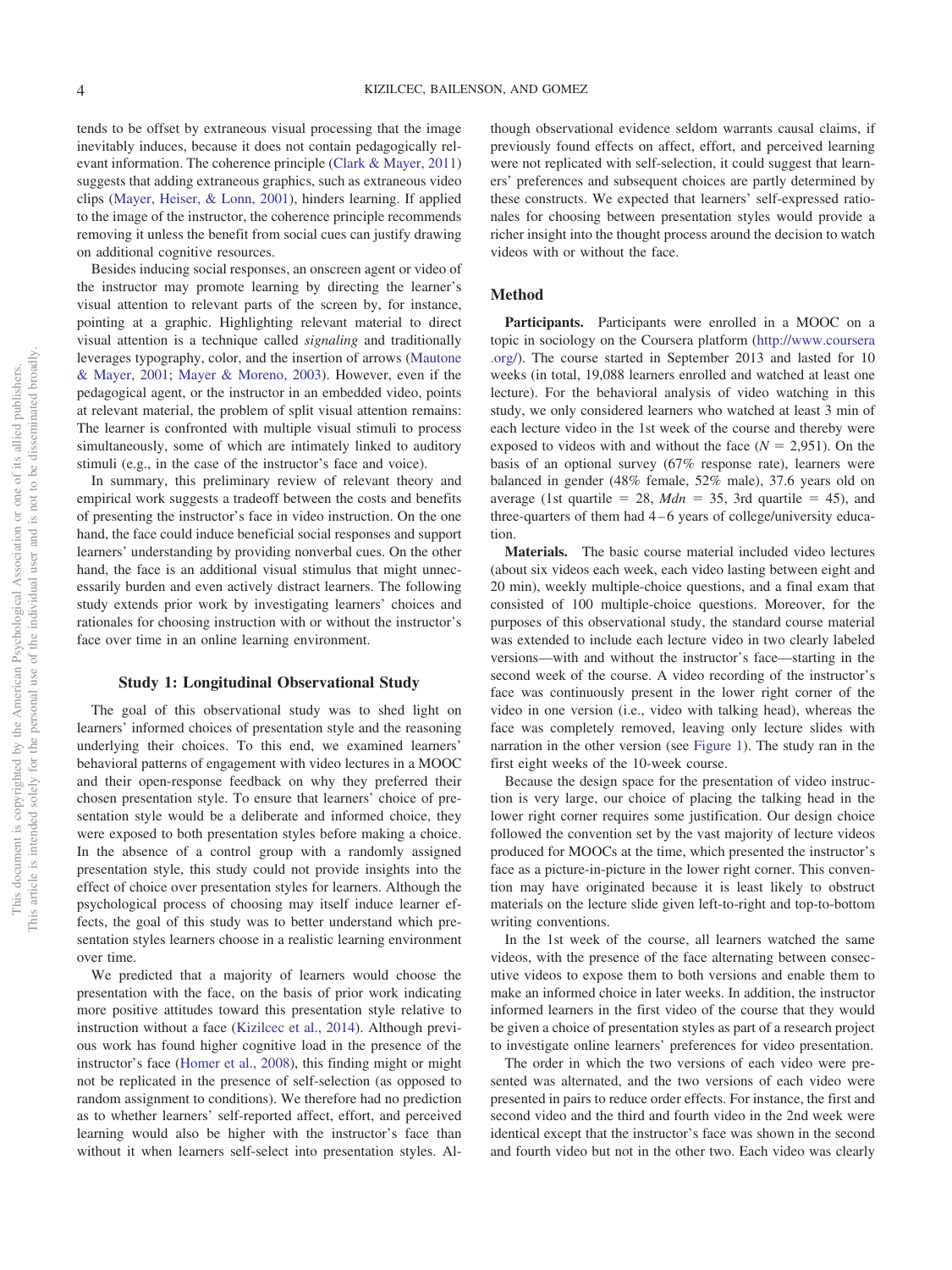labeled as *with face* and *without face*. To check for order effects, the order of presentation was reversed in Weeks 5 and 7, such that the version with the face was presented first in each pair in these weeks.

**Measures.** A number of behavioral and self-report measures were collected for different samples of learners. Video-watching behavior was observed for learners who watched the 1st week's video lectures in the course  $(N = 2.951)$ . Self-report measures were optional and collected for any learner in the course who completed them, including those who did not watch all videos in the 1st week. Response rates varied between 10% and 18%, which is relatively high in the context of open online courses, which are notorious for their high attrition rates.

**Video watching.** All interactions with video lectures in the course were recorded in a course database with a timestamp. This provided information on which lecture version (with or without the face) was watched. Learners were considered to have watched a video if they spent at least 3 min on the page where the video was shown.

Affect, effort, and perceived learning. In Weeks 2–8 of the course, learners were prompted to complete an optional three-item survey at the end of one video lecture (same lecture with and without face) each week to rate perceived learning, effort, and affect (18% response rate). Learners rated "how much effort it [took them] to watch this lecture" on a labeled five-point scale from *none at all* to *a great deal*; "how much [they learned] from this lecture" on a labeled five-point scale from *nothing at all* to *a great deal*; and "how good or bad [their] experience [was] watching this lecture" on a labeled seven-point scale from *extremely bad* to *extremely good*. Affect, effort, and perceived learning was measured with one item per construct on five- or seven-point scales, such that measures ranged from 1 to 5 or 1 to 7. The effort scale was adapted from the mental effort scale used in prior cognitive load research (e.g., [Paas, 1992;](#page-15-17) [Paas & van MerriËnboer,](#page-15-18) [1994,](#page-15-18) who measured mental effort induced by different computerbased training strategies; see Brünken, Plass, & Leutner, 2003, for a theoretical account of cognitive load measurement in multimedia learning).

**Preference and rationale.** At the end of the course, learners were prompted to complete an optional survey, which included three questions about lecture presentation styles (10% response rate). There was a multiple-choice question on "which lecture version [they preferred]" with the following answer options: "with face' lectures," "without face' lectures," "I like having both versions to switch back and forth," and "I don't have a preference." Two open-response questions asked learners "how [they] decide[d] which version to watch" or why [they] deliberately switch[ed] between versions" and "from [their] experience, what [were] the merits and costs of showing the instructor's face compared to not showing it?"

**Procedure.** Learners enrolled in the course and were informed about the observational study and exposed equally to both presentation styles in the 1st week. Video lectures were released each week in the course, including both a "with face" and a "without face" version in Weeks 2–8.

**Statistical considerations.** Learners repeatedly reported perceived learning, effort, and affect in different videos throughout the course, and observations were therefore not independent. We constructed a linear model with a fixed effect for whether the face was present or absent in the video and a fixed effect for each video to account for differences across videos other than the presence of the face. The linear model was bootstrapped with 1,000 replications (clustered on learners) to estimate standard errors around the relative increase and establish the null distribution for a *z* test. Note that Cohen's *d* is not reported because it is a normalized effect size that depends on the estimated variance, which could have been computed in a number of ways in this study design with repeated measurement.

# **Results**

Although the majority of learners tended to watch videos with the face (57%), a substantial number tended to watch videos without the face (35%), with the remaining 8% of learners watching both versions. The first time learners were given a choice of presentation styles, in Week 2, the distribution across versions was even more balanced: 35% watched with the face, 44% watched without the face, and 21% watched both versions. There was, however, evidence of order effects in the 2 weeks when videos were presented in reverse order (the foregoing percentages were observed in weeks when "without face" was shown first). A larger percentage chose the presentation style that was shown first, such that when the "with face" version was shown first, 70% chose videos with the face, 23% chose without, and 7% watched both. The presence of nonnegligible order effects may reflect some learners' indifference to presentation styles. All percentages were significantly independent,  $\chi^2(2, N = 2,951) > 180, p < .001$ .

In addition to observing which videos they opted to watch, learners rated their level of perceived learning, effort, and affect immediately following lecture videos. Summary statistics, statistical tests, and relative effect sizes suggest that learners who watched videos with the face thought they learned more and needed to exert less effort and rated the experience better than did learners who watched videos without the face (see [Table 1\)](#page-5-0). In this observational study, learners self-selected into watching videos with or without the instructor's face and as to whether they completed optional surveys. A comparison of self-report measures for learners who watched videos with the face and learners who watched videos without the face was expected to yield biased estimates of causal effects because of to self-selection. Yet the observed differences were significant and nonignorable in effect size, suggesting that those who opted for videos with the instructor's face were, on average, subjectively better off than those who opted to watch videos without the instructor's face.

A subset of learners reported their preferred presentation style and the rationale for their preference in an optional feedback survey toward the end of the online course. Consistent with the overall choice behavior, most learners reported a preference for videos with the face (59%) over videos without the face (16%); 17% liked having both versions to switch back and forth between, and 8% had no preference,  $\chi^2(3, N = 2,231) = 1,892, p < .001$ . Learners' self-reported rationales for choosing a presentation style were insightful and closely related to the theoretical considerations outlined earlier—though the samples for behavioral and selfreported results were different, and response options did not directly map onto video choices. Some learners expressed the view that the instructor's face only added extraneous cognitive load; one learner explained that "the instructor's face might personalize the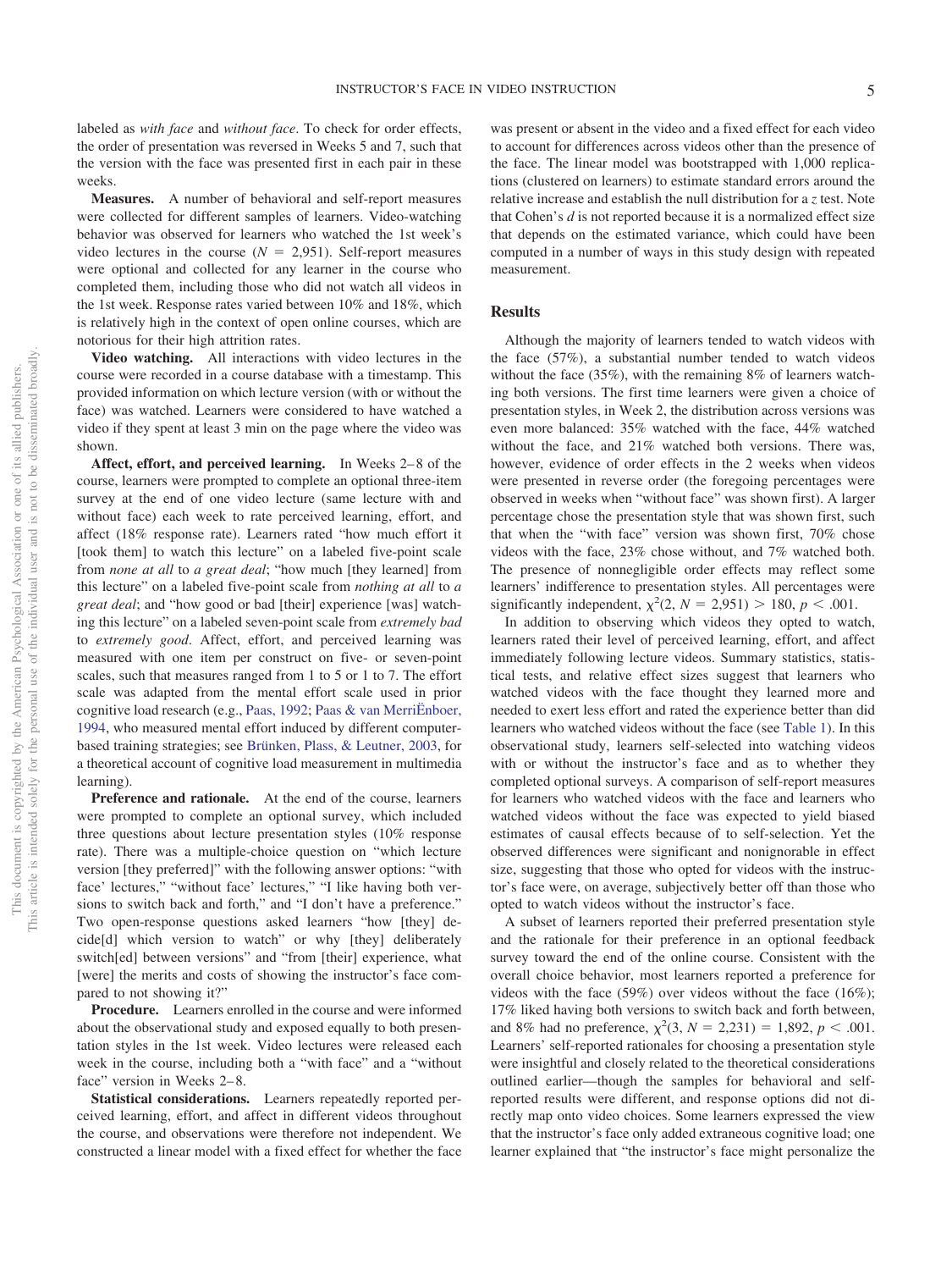content, but since most of what was being described was available in the slides, I did not find it of much value." Moreover, several learners wrote that "[they] started [watching videos] with [the] face but found [they] could concentrate more [without the] face." In contrast, other learners found that "making eye contact with the speaker helped [them] focus" and that it also helped them "feel connected to the instructor as a person." Some learners hinted at the value of lip reading and nonverbal cues in general, explaining that they chose the version with the face, "because for a nonnative speaker, nonverbal communication is easier."

# **Discussion**

The goal of this exploratory study was to shed light on learners' choices of presentation style and the reasoning underlying their choices. Although the majority of learners preferred lectures with the face, one-quarter to one-third of learners chose to watch lectures without the instructor's face. Around 8% of learners actively used both versions. Those who watched videos with the instructor's face reported liking the lectures better, needing to exert less effort, and learning more than those who watched videos without the instructor's face. This replicates in the field what has previously been found in a controlled laboratory environment for perceived learning and affect [\(Kizilcec et al., 2014\)](#page-14-3), but it is inconsistent with previous work that found higher cognitive load with the face in a laboratory experiment [\(Homer et al., 2008\)](#page-14-2). This inconsistency may be a result of self-selection bias or differences in the measurement of mental workload. Learners' self-reported reasons for their choices of presentation style highlight the value of social and other nonverbal cues from showing the instructor's face, but they also raise the issue of distraction and call the face's educational value into question.

Many learners reported that following the lecture and paying attention was easier with the face, which is consistent with some neurological and evolutionary accounts that further conceptualize the effect of showing the instructor's face in video instruction. Specifically, the combination of hearing speech and seeing the instructor's face or gesture and speech was found to alleviate learners' cognitive load (e.g., [Goldin-Meadow, Nusbaum, Kelly,](#page-14-17) [& Wagner, 2001\)](#page-14-17).

The key insight gained from this study is that although the majority of learners preferred watching lectures with the face, there also was a substantial number who preferred not seeing the face. Some learners switched between presentation styles, potentially to balance the benefits and costs of seeing the instructor's face during instruction. This study did not provide insights into the difference between assigning presentation styles and allowing learners to make a choice. Disentangling the effects of these processes could be the subject of future research. Yet the findings suggest that assigning the same presentation style to all learners would be in conflict with the revealed preference of at least one-third of the learners in our sample. These results motivated the next study, in which learners were randomly assigned to presentation styles. We conducted a study to compare the effects of constantly showing the instructor's face with those of strategically showing the instructor's face—a presentation style that attempts to reduce the level of distraction while preserving the social and nonverbal benefits of the instructor's face.

## **Study 2: Longitudinal Field Experiment**

In this study, we tested a technique of instructional design that is intended to reap the benefits of inducing social responses and adding nonverbal cues while reducing the amount of extraneous processing, in alignment with the coherence principle. We investigated the effectiveness of this new approach over time relative to the standard approach of constantly showing the video of the instructor; this was the first longitudinal investigation on the effectiveness of pedagogical agents of its kind.

#### **Research Questions**

Building on the theoretical framework presented earlier, we posed research questions regarding the effects of constantly and strategically presenting the instructor's face on cognitive load, social presence, learning outcomes, and attrition.

**Cognitive load.** Per the coherence principle [\(Clark & Mayer,](#page-14-6) [2011;](#page-14-6) [Mayer et al., 2001\)](#page-15-15), the strategic presentation, relative to the constant presentation, would be expected to free up a larger amount of learners' limited cognitive resources for processing content-relevant information. This is because the instructor's face is less present, which should be reflected in lower levels of reported cognitive load. Moreover, the signaling principle [\(Mau](#page-14-15)[tone & Mayer, 2001;](#page-14-15) [Mayer, Dow & Mayer, 2003\)](#page-14-14) suggests that directing learners' attention to critical elements of the lecture typically by highlighting text, drawing arrows, or making emphases in narration—reduces the necessary amount of extraneous cognitive processing by serving as a cognitive aid to the learner. From the classical conditioning perspective, the instructor's intermittently disappearing face can be considered a conditioned stim-

<span id="page-5-0"></span>Table 1

*Means and Standard Deviations (in Parentheses) for Statistical Tests and Relative Effect Sizes With 95% Confidence Intervals for Self-Reported Learning, Affect, and Effort in Video Lectures With and Without the Instructor's Face*

| Variable             | Perceived learning   | Affect               | Effort                           |
|----------------------|----------------------|----------------------|----------------------------------|
| With face            | 3.52(0.79)           | 5.30(1.00)           | 2.85(0.94)                       |
| Without face         | 3.46(0.82)           | 5.15(1.07)           | 2.93(0.93)                       |
| Test statistic $(z)$ | 3.6                  | 6.6                  | $-4.0$                           |
| $\boldsymbol{p}$     | < 0.01               | < 0.01               | < 0.01                           |
| Effect size          | $1.7\%$ [0.8%, 2.7%] | $2.8\%$ [2.0%, 3.7%] | $-2.9\%$ [ $-1.5\%$ , $-4.3\%$ ] |

*Note*. Data are based on 21,576 responses from 3,494 learners. Effect sizes and statistical tests were derived from a linear regression with a fixed effect for each video in the course using a learner-clustered bootstrap.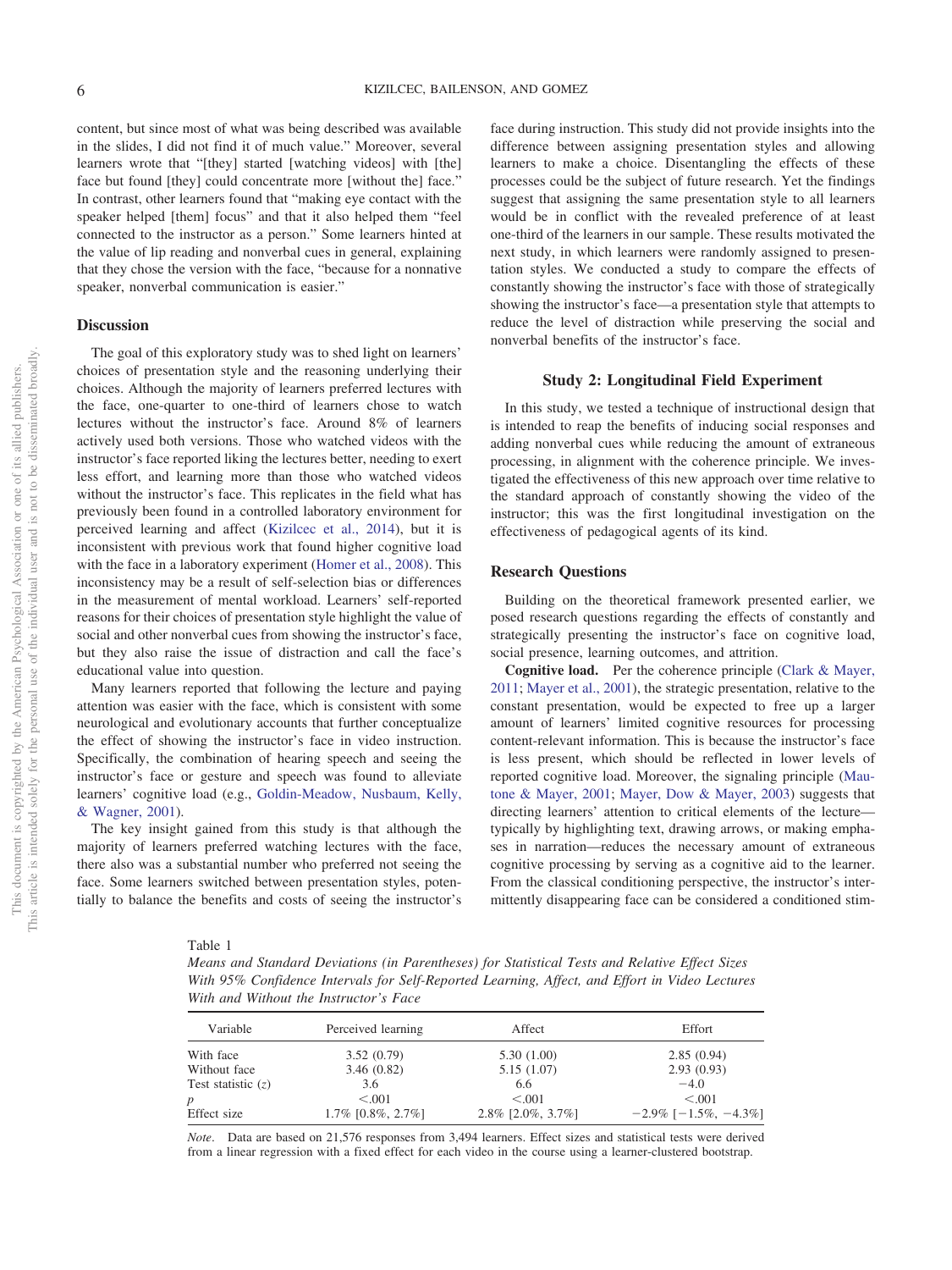ulus that becomes associated with the unconditioned stimulus of paying attention to the slides, thereby guiding learners' visual attention [\(Dawson, Schell, Beers, & Kelly, 1982\)](#page-14-18). The strategic presence of the instructor's face is designed to signal to the learner when to direct attention to the lecture slides. Therefore, this was expected to reduce cognitive processing relative to the constant presentation and should also have resulted in lower levels of cognitive load. Nevertheless, signaling with arrows or by circling key phrases is a more natural, direct signaling cue than the presence or absence of the instructor's face, which might take learners' more time to identify as a cognitive aid. Repeated switching between the presence and absence of the instructor's face may incur a cognitive switching cost similar to the extraneous processing incurred by switching between words and pictures, as identified in the spatial contiguity principle [\(Clark & Mayer, 2011;](#page-14-6) [Ginns, 2006\)](#page-14-19). Research on the effects of such mixing costs suggests that they diminish with enough practice [\(Strobach, Liepelt,](#page-15-19) [Schubert, & Kiesel, 2012\)](#page-15-19), though it is unclear how these findings translate to the present stimulus in the context of video instruction. All in all, prior work is inconclusive on the likely effects on cognitive load of the strategic relative to the constant presentation. Hence, we posed the following as a research question:

*Research Question 1:* Is cognitive load higher in the strategic or the constant condition?

**Social presence.** Similar to a news anchor directly speaking into the camera and, apparently, *at* the viewer, the instructor directly addresses the learner audience, which tends to experience this as a parasocial interaction [\(Horton & Wohl, 1956\)](#page-14-20). Learners ignore the mediated nature of the lecture experience and perceive the instructor as a social actor, and they respond by mindlessly applying learned social rules [\(Nass & Moon, 2000\)](#page-15-20).

The personalization principle [\(Clark & Mayer, 2011\)](#page-14-6) and, more specifically, the image principle [\(Mayer, 2001\)](#page-14-4), suggest that inserting cues or other design elements that emphasize the presence of the instructor should induce learners to respond more socially by, for instance, inducing more politeness, which effectively leads learners to be more attentive [\(McLaren et al., 2011;](#page-15-9) [Wang et al.,](#page-15-10) [2008\)](#page-15-10). Given that the social cue of the instructor's face is absent for some periods in the strategic condition, the learner's experience of social presence from the instructor may be weakened relative to that in the constant condition. However, there could be a ceiling effect for the extent to which showing the instructor's face increases feelings of social presence. Thus, the levels of social presence would be similar across presentation styles, because the intermittent presence of the instructor's face in the strategic condition already induces the maximum possible amount. Moreover, the repeated appearance and disappearance of the instructor's face in the strategic condition is likely to draw greater attention to the instructor. This would increase the salience of the instructor's presence to the learner and, hence, increase feelings of social presence. There are, again, competing hypotheses about the effect of the strategic relative to the constant presentation on social presence. We posed the following research question:

*Research Question 2:* Is social presence higher in the strategic or in the constant condition?

Learning and assessment taking. According to the coherence principle [\(Clark & Mayer, 2011;](#page-14-6) [Mayer et al., 2001\)](#page-15-15), the strategic presentation would be expected to induce lower levels of extraneous load than the constant presentation, because the extraneous visual cue is present for shorter durations. If a smaller percentage of learners' limited cognitive capacity is spent on extraneous processing, more resources are available for organizing and integrating learning materials. Thus, learners can perform better on recall and transfer tests. From a speech perception standpoint, however, the continuously present face of the instructor allows learners to speech-read by observing the instructor's articulation, facial and manual gestures, and audition. The bimodal nature of human speech perception was famously demonstrated in the *McGurk effect* [\(McGurk & MacDonald, 1976\)](#page-15-21). The benefit of vision to complement speech perception in a noisy environment is especially large for those who can lip read [\(MacLeod & Summer](#page-14-21)[field, 1987\)](#page-14-21). The positive impact of audiovisual integration was also found for the perception of natural language [\(Dekle, Fowler,](#page-14-22) [& Funnell, 1992\)](#page-14-22). Hence, the instructor's face would be expected to enhance learners' understanding of the lecture, especially when the lecture was taken in in a noisier environment and by nonnative speakers [\(Hapeshi & Jones, 1992\)](#page-14-23).

Research on social presence [\(Short, Williams, & Christie, 1976\)](#page-15-22) in online learning (see [Cui, Lockee, & Meng, 2012,](#page-14-24) for a review) has found several positive outcomes associated with increased perceived social presence, such as increased learner satisfaction and perceived learning [\(Gunawardena et al., 1997;](#page-14-12) [Lyons et al.,](#page-14-13) [2012;](#page-14-13) [J. C. Richardson & Swan, 2003;](#page-15-11) [Tu & McIsaac, 2002\)](#page-15-12). More immersive learning experiences were also found to enhance learning compared with traditional instruction [\(Dede, 2009\)](#page-14-25). Taken together, we have here another set of conflicting hypotheses about the effect of the presentation of the instructor's face on learning outcomes, and we posed the following research question:

*Research Question 3.1:* Will learning outcomes be higher in the strategic or in the constant condition?

In an open learning environment such as a MOOC, learners may or may not be motivated to take assessments. The personalization principle [\(Clark & Mayer, 2011\)](#page-14-6) suggests that additional social cues from the instructor should motivate learners to be more engaged. It is unclear, however, whether showing the instructor's face strategically or constantly in video lectures affects learners' motivation to take assessments. Accordingly, we posed the following research question:

*Research Question 3.2:* Are learners more likely to take assessments in the strategic or in the constant condition?

**Attrition.** Attrition in online learning environments is a complex process to capture, especially in MOOCs, where the absence of financial and institutional barriers to enter and exit courses encourages participation at varying levels of commitment [\(Kizil](#page-14-26)[cec, Piech, & Schneider, 2013\)](#page-14-26). Identifying factors associated with attrition has been the focus of a substantial amount of research (e.g., [Packham, Jones, Miller, & Thomas, 2004;](#page-15-23) [Rovai, 2003;](#page-15-24) [Willging & Johnson, 2004\)](#page-15-25). A general finding in the majority of investigations is that attrition is influenced by learners' satisfaction with the learning experience. Factors such as overly high cognitive load or low social presence are likely to reduce a learners' satis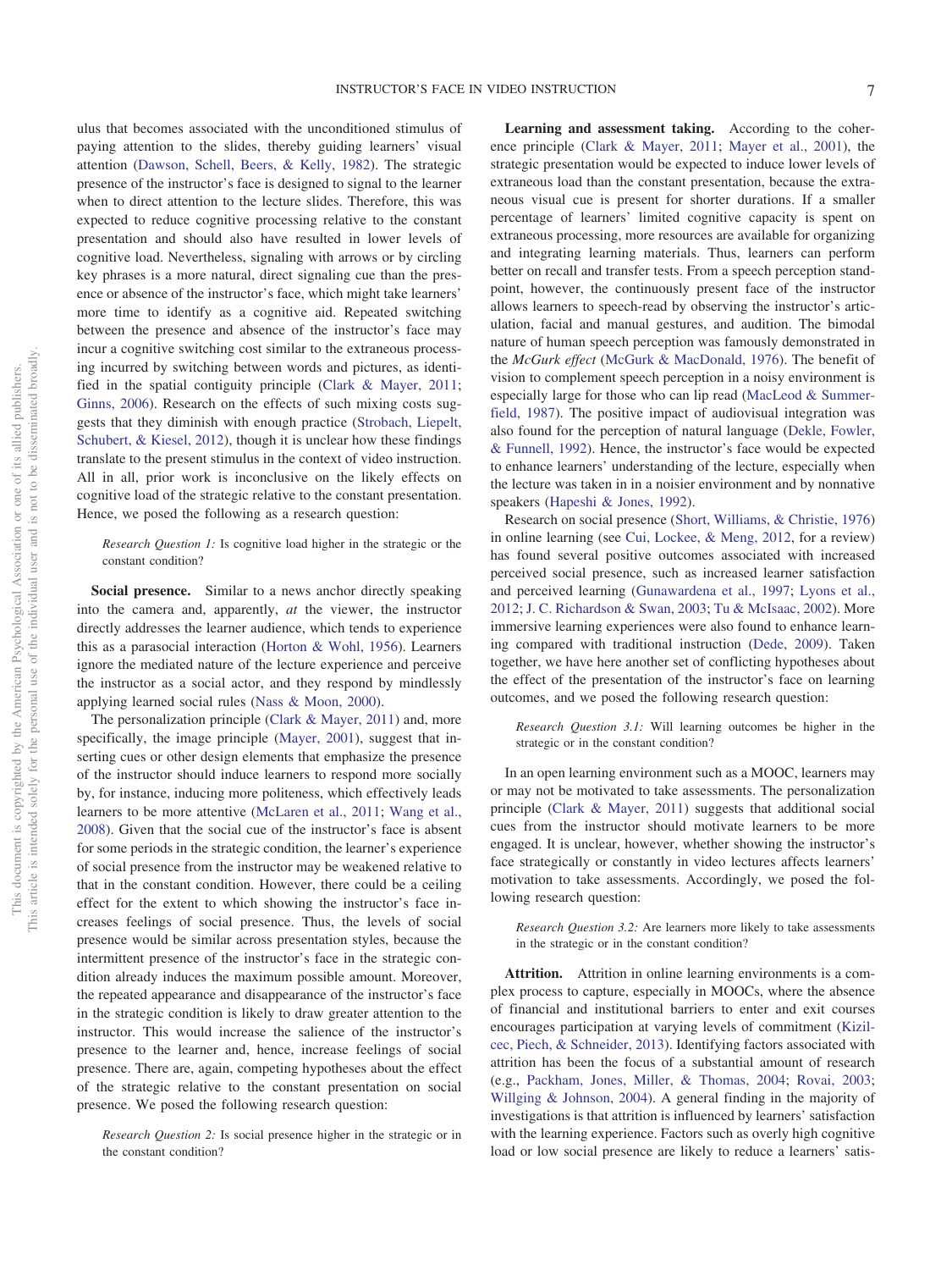faction with their learning experience and increase their likelihood of leaving a course. Building on the logic behind the effects of the strategic relative to the constant presentation of the instructor's face on cognitive load and social presence, attrition may be higher or lower depending on the direction of the effect on cognitive load and social presence. Therefore, we posed the following research question:

*Research Question 4:* Is attrition lower in the strategic or in the constant condition?

**Learning preference.** A number of investigations into multimedia learning have uncovered effects moderated by individual differences, such as expertise [\(Kalyuga, Ayres, Chandler, &](#page-14-27) [Sweller, 2003\)](#page-14-27). [Mayer and Massa \(2003\)](#page-15-26) reviewed 14 cognitive measures and found them to cluster into three categories: (a) cognitive ability, (b) cognitive style, and (c) learning preference. [Homer and colleagues \(2008\)](#page-14-2) found cognitive style to moderate the effect of showing the face of a speaker delivering a talk on cognitive load, such that those with a visual cognitive style experienced lower cognitive load than those with a verbal cognitive style. In a similar manner, when the face was absent, those with a verbal cognitive style experienced lower cognitive load than those with a visual cognitive style. The visualizer–verbalizer hypothesis states that some people are better at processing pictures, whereas others are better at processing words [\(Mayer & Massa, 2003\)](#page-15-26). However, recent work suggests that a more complex characterization is needed— one based on evidence for two types of visualizers with varying spatial ability [\(Kozhevnikov, Hegarty, & Mayer,](#page-14-28) [2002;](#page-14-28) [Kozhevnikov, Kosslyn, & Shephard, 2005\)](#page-14-29).

For the present study, we measured individual differences in learning preference using a single question to assess whether learners preferred receiving new information visually (e.g., in graphics) or verbally (e.g., in written or spoken text). Building on the findings of [Homer et al. \(2008\),](#page-14-2) we posed the following research question:

*Research Question 5:* Do individual differences in learning preference moderate the effect of the strategic presentation relative to the constant presentation of the face on (a) cognitive load, (b) social presence, (c) learning outcomes and assessment taking, and (d) attrition?

# **Method**

**Participants.** Participants were enrolled in a MOOC on a topic in sociology offered on the Coursera platform. The course started in September 2012 and lasted for 10 weeks. A total of 44,432 learners enrolled in the course, 27,855 entered the course, and 12,468 watched at least one lecture video (this set of learners is the overall sample in this experiment); 3,697 learners were active in the last week of the course, and 1,580 certificates of accomplishment were issued to learners who attained a course grade of at least 70%. On the basis of an optional survey (11% response rate), learners were balanced in gender (51% female, 49% male), 63% were between 25 and 44 years of age (19% under 25, 18% over 44), and over three-quarters of them held a bachelor's or master's degree.

**Materials.** The basic course material included video lectures (about six videos each week, each video was between 8 and 20 min long), weekly multiple-choice questions that were embedded in video lectures and accessible as stand-alone quizzes, and a final exam with over 100 multiple-choice questions.

The presentation of the instructor's face was manipulated in a total of 57 lecture videos to produce 57 lecture videos for the constant face condition and 57 for the strategic face condition. To create the videos, the face of the instructor was recorded (with a blue screen to produce a transparent background) when the instructor recorded the spoken text for the lecture videos (see [Figure](#page-1-0) [1\)](#page-1-0). The instructor's face was present for 33% to 67% of the video in the strategic condition. The decision mechanism underlying the presence and absence of the instructor's face was based on the cognitive aid strategy discussed earlier and is illustrate in [Figure 2.](#page-8-0)

The process of creating the strategic face version was systematic in the sense that all 57 video lectures were individually reviewed and edited on the basis of a predefined rule for when to remove the face and when to keep it. The process, however, was subjective, because all videos were coded and edited by only one researcher.

**Measures.** A number of behavioral and self-report measures were collected for the sample of learners who were exposed to the manipulation by watching at least one video lecture in the course  $(N = 12,468)$ . Response rates for optional self-report measures are reported. Response rates varied between 11% and 21%, which is relatively high in the context of open online courses, which are notorious for their high attrition rates.

**Attrition.** Attrition was based on the start and stop times of watching video lectures in the course. The start and stop times for each learner were determined using the 5th and 95th percentile of their individual lecture watching times. All lecture-watching events were automatically recorded by the learning environment and stored in a database.

**Course grade and assessment taking.** The overall course grade was based on multiple sources of assessment, including the final exam; weekly quizzes; peer-graded essays; and, to a small extent, regular forum participation. The final exam consisted of 104 multiple-choice questions covering material from the whole course.1 The course grade, which could range from 0 to 100, therefore provided a holistic measure of recall and transfer learning for those who were motivated to take assessments (70 was the threshold to receive a certificate of completion). Eighty-nine percent of learners received a zero course grade because they did not complete any assessments in the course, despite engaging in lecture watching. Therefore, we separately report the percentage of learners who completed assessments (i.e., those who achieved a nonzero course grade) and the average course grade for all learners.2

**Cognitive load.** Cognitive load was self-reported twice a week immediately following a lecture video (21% response rate). We used an adapted subset of the NASA TLX measure [\(Hart &](#page-14-30) [Staveland, 1988\)](#page-14-30) consisting of two items: (a) "How much mental demand did you experience watching this lecture?" and (b) "How much effort did it take you to watch this lecture?" The response scales were 101-point sliding scales with a default midpoint at 50.

<sup>1</sup> Final exam items can be accessed at [http://kizilcec.com/rsc/jep2015face](http://kizilcec.com/rsc/jep2015face.pdf) .pdf<br> $2^2$  We intentionally do not condition average grades on whether learners

took assessments, because this quantity is subject to selection bias. The conditional-on-positive effect does not have a causal interpretation, even in a randomized controlled experiment [\(Angrist & Pischke, 2008\)](#page-14-31).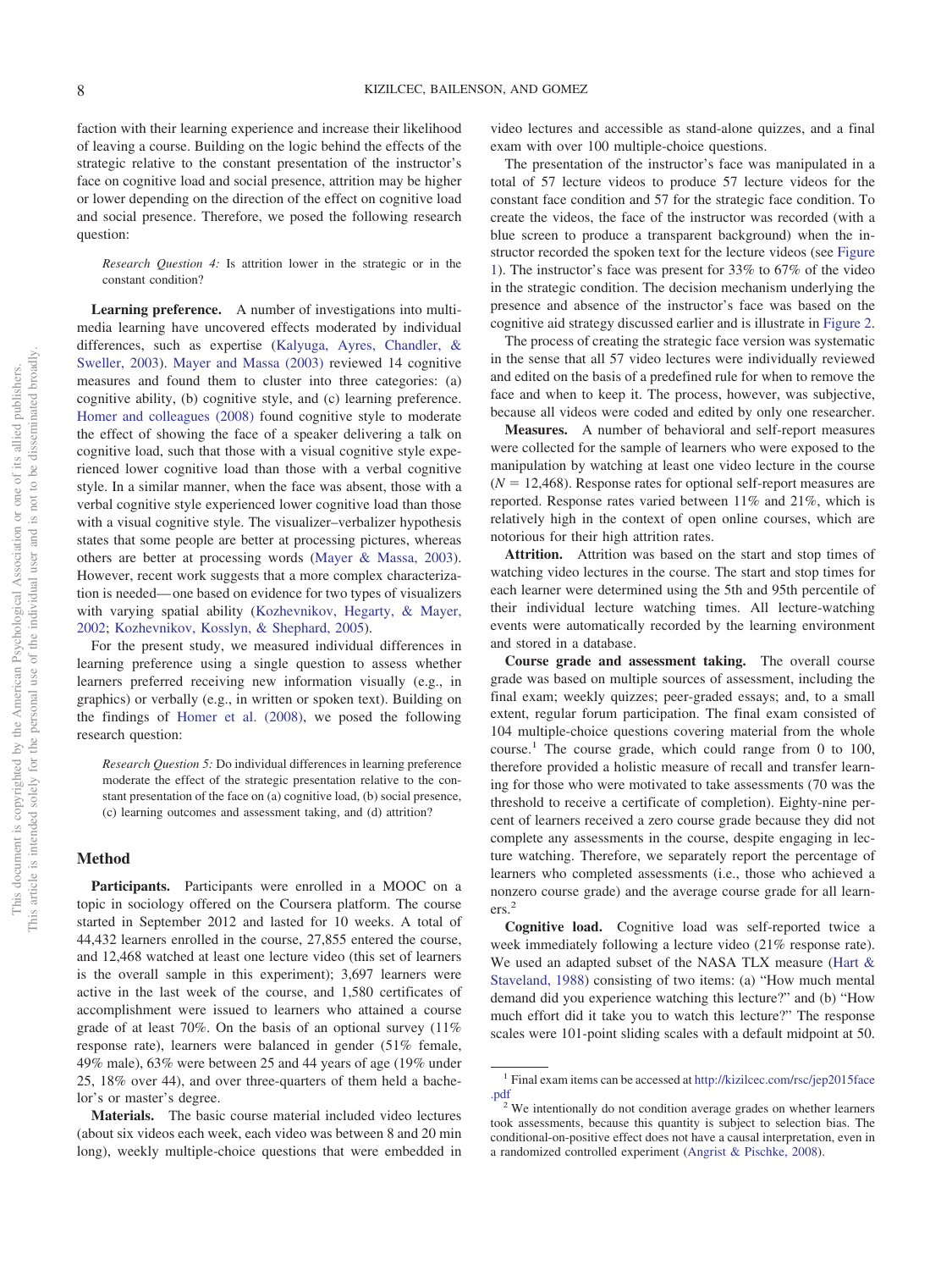

<span id="page-8-0"></span>*Figure 2.* Decision mechanism for the presence and absence of the face in the strategic face condition.

Cognitive load scores were computed by averaging the two items and then transforming them to vary between 0 and 1. Scores were transformed to range from 0 to 1 by subtracting the minimum and dividing by the maximum value. The questionnaire appeared in the same window as the lecture video as soon as the video ended.

**Social presence.** Social presence was self-reported once each week immediately following the lecture video using a five-item questionnaire (Cronbach's  $\alpha = .72$ ) adapted from several existing social presence measures (17% response rate). Each of the following statements was rated on a five-point labeled scale from *not at all* to *very strongly*: (a) "I felt like the instructor was in the same room as me," (b) "I felt that the instructor was very detached in his interactions with me" (reversed), (c) "I felt that the instructor was aware of my presence," (d) "I felt that the instructor was present," and (e) "I felt that the instructor remained focused on me throughout our interaction." Social presence scores were computed by averaging the five items and then transforming them to vary between 0 and 1. The questionnaire appeared in the same window as the lecture video as soon as the video ended.

Learning preference. Cognitive preference for visual or verbal information was measured with one item from the Learning Styles Index [\(Felder & Spurlin, 2005\)](#page-14-32): "I prefer to get new information in a. pictures, diagrams, graphs, or maps, or b. written directions or verbal information." Learners were prompted to complete an optional survey at the beginning of the course (11% response rate); 430 reported a preference for verbal information, and 899 reported a preference for visual information.

**Procedure.** Learners were randomly assigned into the two video conditions at the time of their enrollment on the basis of their user ID after providing consent to participate in research conducted during the course. Out of the learners who watched at least one video lecture, 6,335 were assigned to the constant face condition, and 6,133 were assigned to the strategic face condition. All learners interacted with the same learning platform but were provided with different sets of videos. In the constant face condition, participants viewed video lectures with a constant talking head of the instructor, whereas the talking head was intermittently present on the basis of the strategy described earlier in the strategic face condition.

**Statistical considerations.** Randomized controlled experiments are the predominant scientific method for discovering causal relationships. Random assignment to conditions creates independence between the experimental manipulation and any covariates, such that the comparison of experimental groups can yield an unbiased estimate of the average causal effect. In a longitudinal field experiment like this, a comparison between experimental groups may not yield unbiased causal estimates in the presence of nonrandom attrition. Comparing attrition rates between experimental groups can yield an unbiased estimate of the effect of the manipulation on attrition. However, if the manipulation is not independent of attrition (i.e., it is associated with differences in the rate or pattern of attrition), general comparisons between experimental groups on other outcomes are potentially subject to nonresponse bias.

For example, suppose that the constant presentation of the face induced high cognitive load relative to the strategic presentation, and this led to increased attrition in the constant face condition. Then the difference in attrition may be interpreted as a causal effect of the manipulation. However, differences in cognitive load would become increasingly biased with time as those who experience high cognitive load because of the constant presentation of the instructor's face leave the course. Although random assignment at the beginning of the experiment produces two comparable groups, differential attrition has the power to induce interdependence between the experimental manipulation and observable and unobservable covariates, yielding groups that are no longer comparable. We therefore report and interpret the findings with an appropriate degree of caution.

# **Results**

Constant and strategic face comparisons for most dependent variables are provided in [Table 2,](#page-9-0) with descriptive statistics, results of statistical tests, and effect size estimates. To investigate individual differences, learners who reported a preference for learning from visual information were compared with those with a preference for verbal information, which limited the sample to those who indicated a preference on the course survey  $(N = 1,206)$ . Descriptive and inferential statistics for comparisons across learning preferences and video presentation styles are shown in [Table 3.](#page-9-1)

**Course grade and taking assessments.** Course grades are a rich measure of a learners' recall and transfer learning, for they were based on a number of assessments throughout the course and an extensive final exam. Grades were not significantly different between video presentation styles on the basis of a nonparametric test, because grades were not normally distributed. This finding is consistent with prior work on the image principle and addresses Research Question 3.1 about differences in learning outcomes. Nevertheless, course grades were only available for learners who were motivated enough to complete assignments in the course.<sup>3</sup> We therefore compared learners' likelihood of taking assessments and found no significant difference between conditions. This sug-

<sup>3</sup> There was also no significant difference in learners' likelihood of earning a certificate in the course (awarded to learners who scored at least 70) across presentation styles. Course grades remained not significantly different when omitting the 89% of learners who scored a zero grade because they did not take assessments.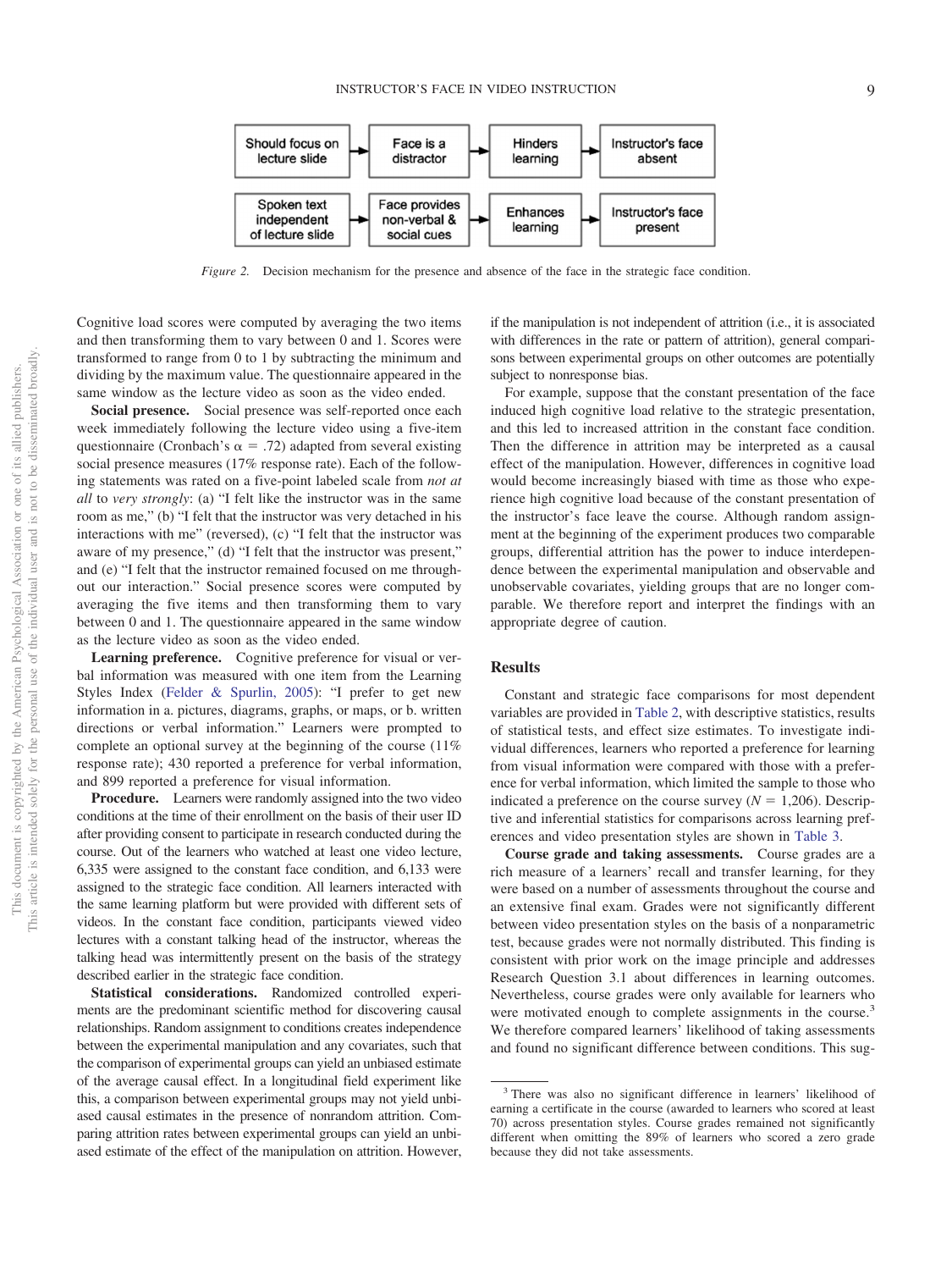<span id="page-9-0"></span>

*Descriptive and Inferential Statistics for Assessment Taking, Course Grade, Cognitive Load, and Social Presence*

| Variable       | Assessment taking    | Course grade               | Cognitive load                       | Social presence                     |
|----------------|----------------------|----------------------------|--------------------------------------|-------------------------------------|
| Constant face  | $11.4\%$ (720/5615)  | $8.9(26.1)^a$              | $0.46(0.19)^{a}$                     | $0.57(0.17)^{a}$                    |
| Strategic face | 10.7% (660/5473)     | $8.6 (26.0)^a$             | $0.47(0.20)^{a}$                     | $0.59(0.18)^{a}$                    |
| Test statistic | $\chi^2(1) = 1.10^b$ | $\chi^2(1) = 0.33^{\circ}$ | $z = 2.4^d$                          | $z = 2.1^d$                         |
| <i>p</i> Value | n.s.                 | $n_{\rm s}$ .              | .016                                 | .037                                |
| Effect size    | 1.06 odds ratio      | $d = 0.01$                 | 2.5% [0.5%, 4.6%] <sup>e</sup>       | 2.2% $[0.1\%, 4.2\%]^e$             |
| $\overline{N}$ | 12.468               | 12.468                     | 10,810 responses from 2,672 learners | 5,965 responses from 2,169 learners |

*Note. n.s.* = no significant effects were found. Effect sizes and statistical tests for cognitive load (CL) and social presence (SP) were derived from bootstrapped linear regression with a fixed effect for each video (CL) or week (SP) in the course.

<sup>a</sup> Mean (with standard deviation in parentheses). <sup>b</sup> Chi-square contingency table test. <sup>c</sup> Wilcoxon test. <sup>d</sup> Based on bootstrapped null distribution. <sup>e</sup> Bootstrapped relative change with 95% confidence interval.

gests that the strategic presence of the face influenced neither learning outcomes nor learners' motivation to engage with the course materials (Research Question 3.2).

We repeated the comparisons of course grades and assessment taking for learners who indicated a preference for either visual or verbal information to address research question Research Question 5c. There were no significant differences in assessment taking or course grades (see [Table 3\)](#page-9-1). All results remained statistically insignificant when restricting the sample to learners who had been more exposed to each treatment by watching more lecture videos.

**Cognitive load.** Although learners' self-reported cognitive load at the end of video lectures throughout the duration of the course, the following analysis was restricted to the first half of the course (Videos 1 to 9 in [Figure 3\)](#page-10-0) to reduce bias from differential attrition (cf. the **Statistical considerations** section). Learners in the strategic condition reported  $2.5\%$  ( $z = 2.40$ ,  $p = .016$ ,  $95\%$ confidence intervals $\text{[CI]} = [0.5, 4.6]$ ) higher cognitive load than learners in the constant condition (Research Question 1). We further examined individual differences in learning preferences and found an interaction effect between learners' preference and presentation style. The strategic face induced 20% higher cognitive load than the constant face for learners with a verbal preference. In contrast, learners with a visual preference reported 13% lower cognitive load with the strategic face than the constant face. These findings address Research Question 5a about individual differences in the effect of the strategic and constant presentation style on cognitive load and highlight the importance of learning preference as a moderating variable.

The average level of cognitive load varied considerably across lecture videos, which suggests that a substantial amount of variation in cognitive load was a result of properties of lecture videos other than the instructor's face. Not surprisingly, a closer examination of the cognitive load pattern revealed a strong correlation with video length,  $r = .56$ ,  $t(36) = 4.1$ ,  $p < .001$ . Average cognitive load for lecture videos in chronological order by experimental condition is illustrated in [Figure 3.](#page-10-0)

**Social presence.** Learners reported the perceived social presence of the instructor at the end of a lecture video in each week of the course. Social presence increased by 9.3% between the first and last week of the course ( $z = 30.00, p < .001, 95\% \text{ CI} = [2.3,$ 16.4])—weekly means and standard errors are illustrated in [Figure](#page-10-1) [4.](#page-10-1) As in the analysis of cognitive load, we restricted the following comparisons to the first half of the course (Weeks 1–5). Learners in the strategic face condition experienced 2.2% higher social presence than learners in the constant face condition (Research Question 2). Significantly higher social presence in Weeks 3, 4, and 7 for learners in the strategic than constant condition ( $p < .05$ ) is shown in [Figure 4.](#page-10-1) No significant differences in social presence were found at the beginning of the course, when ratings should be least biased by differential attrition. Learning preference was not a significant moderator of the effect of presentation style on social presence (Research Question 5b).

**Attrition.** Analysis of attrition in a learning environment where learners can join and leave at any time is a complex endeavor. Fortunately, the majority of learners joined in the first 3 weeks of the course (51% of learners started watching lectures in

<span id="page-9-1"></span>Table 3

*Descriptive and Inferential Statistics for Assessment Taking, Course Grade, Cognitive Load, and Social Presence by Learning Preference*

| Learning<br>preference | Instructor<br>face | Assessment taking   | Course grade              | Cognitive load                    | Social presence                   |
|------------------------|--------------------|---------------------|---------------------------|-----------------------------------|-----------------------------------|
| Verbal                 | Constant           | 48\% (100/208)      | 42.3 $(45.0)^a$           | $0.43(0.20)^a$                    | $0.58(0.18)^a$                    |
| Verbal                 | Strategic          | 51\% (96/189)       | $45.8(45.7)^a$            | $0.49(0.19)^a$                    | $0.59(0.16)^a$                    |
| Visual                 | Constant           | 45% (178/393)       | 39.7 $(44.8)^a$           | $0.46(0.19)^a$                    | $0.57(0.18)^a$                    |
| Visual                 | Strategic          | 45\% (186/416)      | 39.8 $(45.2)^a$           | $0.43(0.19)^a$                    | $0.58(0.18)^a$                    |
| Test statistic         |                    | $\chi^2(3) = 2.4^b$ | $\chi^2(3) = 2.2^{\circ}$ | $F(3, 487) = 3.0^d$               | $F(3, 812) = 0.6^d$               |
| $p$ Value              |                    | $n_{\rm s}$ .       | $n_{\rm s}$ .             | .030                              | $n_{\rm s}$ .                     |
| N                      |                    | 1,206               | 1,206                     | 4,509 responses from 810 learners | 4,006 responses from 831 learners |

<sup>a</sup> Mean (with standard deviation in parentheses). <sup>b</sup> Chi-square contingency table test. <sup>c</sup> Kruskal-Wallis test. <sup>d</sup> F statistic from hierarchical linear model to account for repeated measures with fixed effects for time units.  $n.s.$  = no significant effects were found.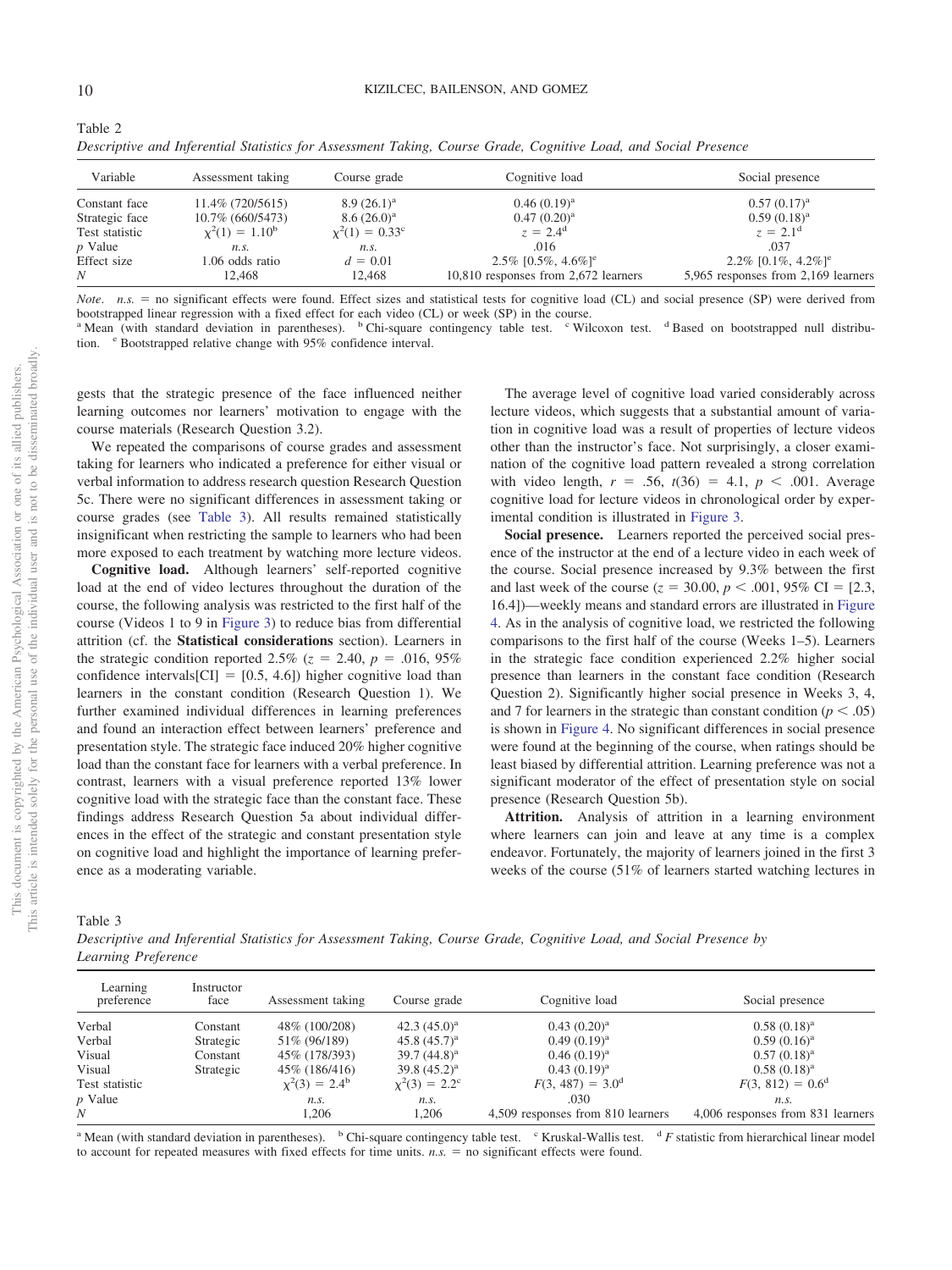

<span id="page-10-0"></span>*Figure 3.* Cognitive load for each video in the course by presentation style showing higher cognitive load in the strategic condition early in the course and large variation in cognitive load, partly because of differences in video length (bootstrapped standard error bars).

the 1st week, 70% in the first 2 weeks, and 77% in the first 3 weeks of the course). There was no significant evidence for differential attrition between the constant and strategic condition for those who started watching in Week 1 ( $z = 0.16$ ,  $p = .85$ ), in Week 2 ( $z =$ 1.60,  $p = .11$ ), or Week 3 ( $z = 0.77$ ,  $p = .44$ ). This addresses Research Question 4 about differential attrition.

Attrition in each condition is illustrated in [Figure 5](#page-11-0) by three pairs of Kaplan-Meier (KM) survival curves, each representing a subpopulation defined by video watching times. These KM curves show the proportion of learners who remained actively watching lectures at each point in the course. The three subpopulations represent learners who started watching in the 1st week, first 2 weeks, and first 3 weeks and watched at least one lecture after the 1st, 2nd, and 3rd week (*N*s = 2,903, 3,102, and 2,868, respectively).

A second survival analysis was conducted to investigate individual differences in attrition in response to the experimental manipulation (Research Question 5d). Learners who reported a preference for visual information were compared with those with a preference for verbal information, which limited the sample to those who completed the course survey and watched more than one lecture ( $N = 1,250$ ). Because 96% of these learners watched a lecture during the first 3 weeks of the course, we restricted the analysis to learners who started watching lectures in the first 3 weeks and watched at least one lecture after the 3rd week. KM survival curves for each condition by learning preference are shown in [Figure 6.](#page-11-1) The visible trends were tested for significance using Cox regression, which confirmed that attrition was 46% more likely in the strategic condition than in the constant condition for learners with a verbal preference,  $z = 1.93$ ,  $p = .05$ ; proportional hazard test:  $\chi^2(1, N = 103) = 0.77, p = .38$ . In contrast, for learners with a visual preference, the effect appeared to be reversed, albeit not statistically significant: Attrition in the constant condition was 22% higher than in the strategic condition,  $z = 1.57$ ,  $p = 0.12$ . Learners with a verbal preference were overall 35% more likely to persist than those with a visual preference,  $z = 2.59$ ,  $p =$ .01; proportional hazard test:  $\chi^2(1, N = 357) = 0.11, p = .74$ .

The largest difference in attrition was observed for learners with a visual preference in the strategic condition, who were 77% more



<span id="page-10-1"></span>*Figure 4.* Social presence by presentation style, showing a steady increase over time in both conditions and higher social presence in the strategic condition in certain weeks (bootstrapped standard error bars).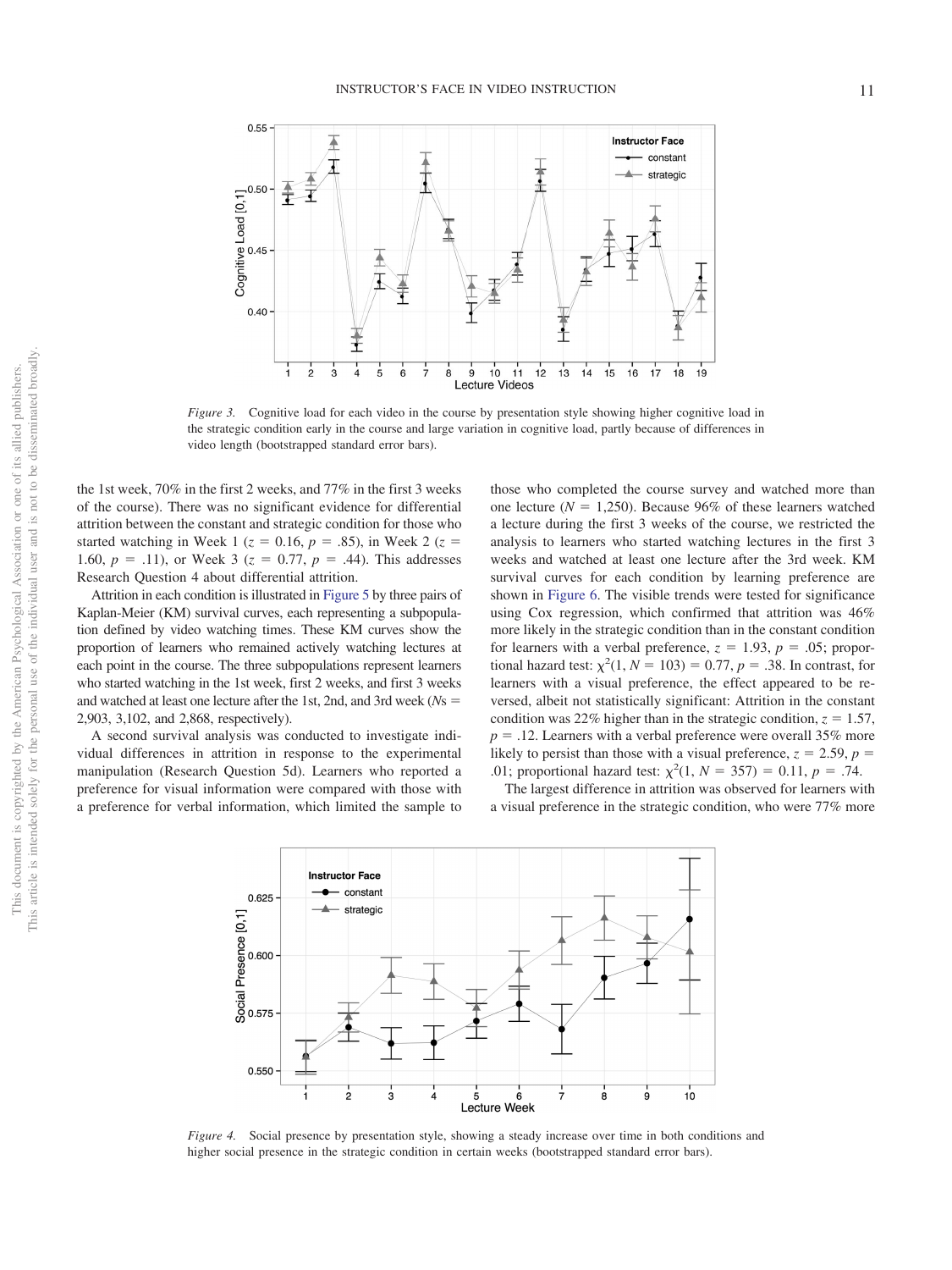

<span id="page-11-0"></span>*Figure 5.* Kaplan-Meier survival curves showing similar rates of attrition for learners in each condition who started watching lectures in the "first", first 2, and first 3 weeks.

likely to drop out than learners with a verbal preference in the constant condition ( $z = 3.49$ ,  $p < .001$ ). This addresses Research Question 5b about individual differences in attrition.

# **Discussion**

The effects of presenting the instructor's face strategically, instead of constantly, in video lectures were investigated in a longitudinal field experiment. The findings address a set of research questions that were developed on the basis of prior research in multimedia learning and related work. An overview of research questions and corresponding findings is provided in [Table 4.](#page-12-0)

The strategic presentation— designed to better guide learners' attention and reduce the amount of distraction in exchange for lower levels of social presence—induced higher cognitive load and social presence relative to the constant presentation. This suggests that the primary feature of the strategic presentation style was not the presence and absence of the instructor's face but, rather, the appearance and disappearance of the instructor's face. This increased the instructor's face's salience, thereby inducing more social presence but also more distraction. Learning outcomes were not different across presentation styles, potentially because of the simultaneous increase in both social cues that promote learning and visual distractions that hinder learning.

Besides learning outcomes, we examined two measures of motivation that are most relevant in open learning environments—namely, learners' propensity to take assessments and persistence in the course. No main effect in assessment taking or attrition was found, but whether a learner preferred to learn from visual or verbal information moderated the effect of presentation styles on attrition. Learners with a verbal preference experienced lower levels of cognitive load and attrition in the constant than strategic condition. The effect was reversed for learners with a visual preference, albeit not significantly for attrition. Learning preference did not, however, moderate effects on learning outcomes, assessment taking, or social presence.

The results suggest that the design of the strategic presentation style was no improvement over the constant presentation, especially not for learners with a visual preference, who were substantially better served by the constant presentation style. The strategy underlying the strategic presentation seems to have failed through unintended consequences, which prompts future research on alternative implementations to balance social cues and visual distraction in video instruction. Learning preference, as an important individual difference, may simply reflect learners' ability to ignore the strategic face as a particularly distracting visual stimulus. This interpretation would account for the reversed effects on cognitive load for learners with different learning preferences.

Alternatively, the strategic presence of the instructor's face could induce extraneous cognitive load if learners fail to recognize and use the instructor's face as a visual signaling device. Learners with a verbal preference, for instance, may be less likely to recognize and use the presence of the instructor's face as a signaling device and may be more dependent on nonverbal



<span id="page-11-1"></span>*Figure 6.* Kaplan-Meier survival curves showing differential attrition between presentation styles and learners' information preference. Learners with a verbal preference in the consistent face condition were 77% less likely to drop out than learners with a visual preference in the strategic condition.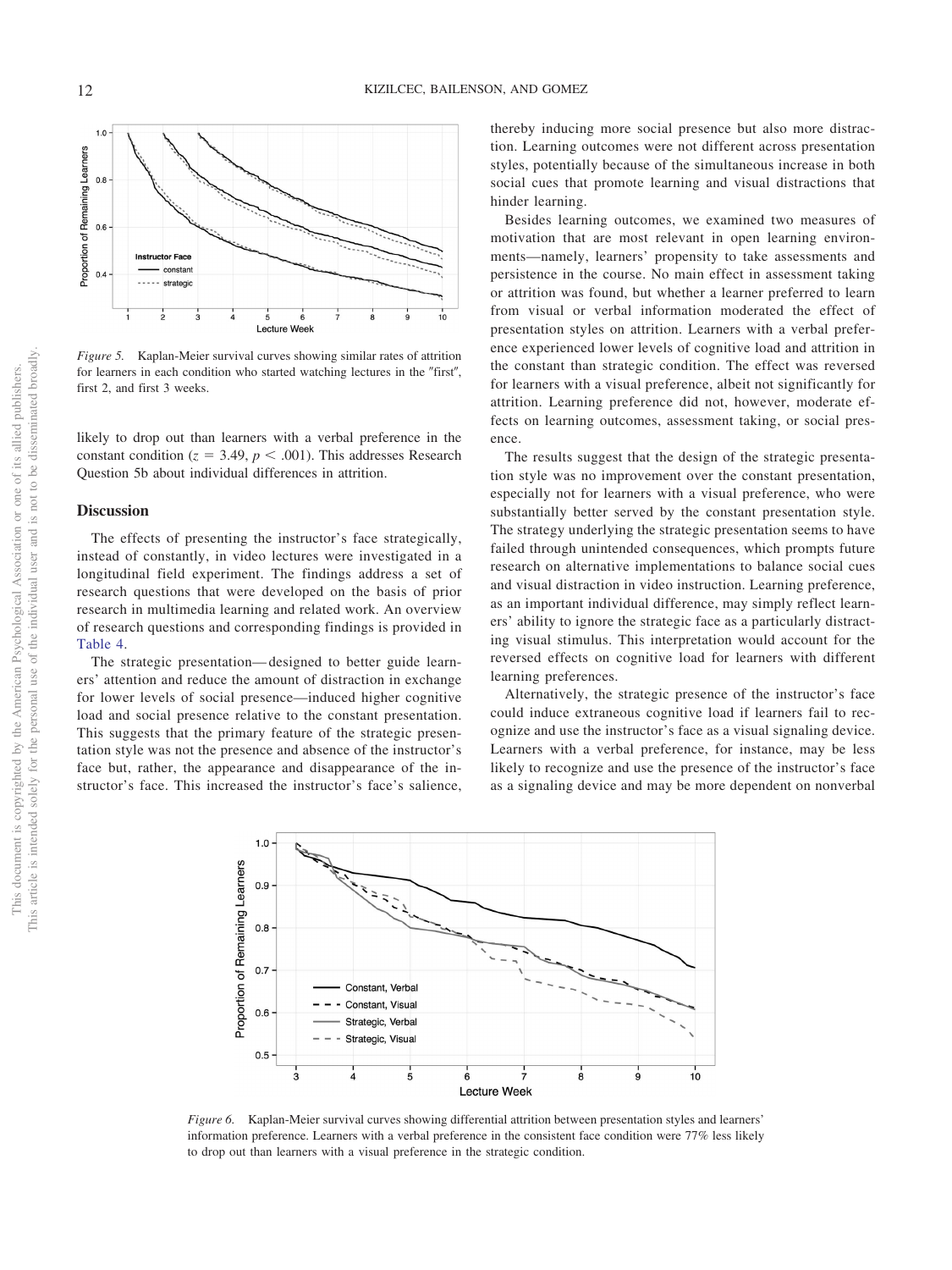| RO.                    | Dependent variable                    | Main effect                                    | Learning preference (RQ5)                       |
|------------------------|---------------------------------------|------------------------------------------------|-------------------------------------------------|
| RO <sub>1</sub><br>RO2 | Cognitive Load<br>Social Presence     | Strategyic > Constant<br>Strategyic > Constant | Visual: Strategic $>$ Constant<br>$n_{\rm s}$ . |
| RO3.1                  | Learning Outcomes                     | $n_{\rm s}$ .                                  | $n_{\rm s}$ .                                   |
| RQ3.2<br>RO4           | <b>Assessment Taking</b><br>Attrition | $n_{\rm s}$ .<br>$n_{\rm s}$ .                 | $n_{\rm s}$ .<br>Verbal: Strategic $>$ Constant |

<span id="page-12-0"></span>Table 4 *Overview of Research Questions (RQs) and Findings*

*Note*. Individual differences by learning preference were examined for a subpopulation of learners who reported a preference.  $n.s.$  = no significant effects were found.

cues to supplement verbal understanding, leading to higher levels of cognitive load and attrition in the strategic condition.

## **General Discussion**

With an observational study and an experiment of unprecedented magnitude in the multimedia learning literature, we aimed to extend prior research on the image and personalization principle [\(Mayer, 2001\)](#page-14-4) by examining learners' behavior, attitudes, and learning outcomes in two large online courses.

# **Summary of Findings**

Study 1 highlighted the fact that although the majority of learners preferred to watch video lectures with the instructor's talking head, a substantial number of learners opted for lectures without it or switched between versions. Learners' rationales for choosing a presentation style, on the one hand, highlighted the benefits of social and other nonverbal cues from the instructor, which reportedly helped learners' focus and feel more connected. On the other hand, it highlighted the downsides of incurring extraneous cognitive load by processing the mostly irrelevant talking head. This inspired the development of the strategic presentation style as an informed compromise between the two extremes, which was compared with constantly presenting the face in a field experiment (Study 2). The results were consistent with prior research on multimedia learning, with no differences in learning outcomes across presentation styles. Overall, the strategic presentation style was inferior, especially for learners with a visual learning preference.

Learning preference is highlighted as an individual difference to consider in the design of multimedia instruction (in the worst case scenario, one group of learners was 77% more likely to drop out of the course). [Homer et al. \(2008\)](#page-14-2) previously identified learners' visual cognitive style as a moderator of the effect of showing the instructor's face on cognitive load.

#### **Implications**

The present findings have implications for theory and practice. The strategic presentation style was inspired by our findings from Study 1 and derived from theory and prior empirical evidence, which has highlighted the benefits of signaling, coherence, and personalization [\(Clark & Mayer, 2011\)](#page-14-6). The presence and absence of the instructor's face in the strategic condition was intended to guide learners' attention (signaling) and reduce the cognitive burden of split visual attention (coherence) while preserving occasional social and other nonverbal cues from the instructor (personalization). However, the salience of the instructor's face seemed to be increased in the strategic condition, even though the instructor's face was only visible between one- and two-thirds of the time that it was visible in the constant condition. Instructional designers should be aware of this somewhat counterintuitive effect of strategically presenting the instructor.

Another insight for the practice of producing and learning with video lectures is that although the majority of learners prefer seeing the instructor's face and believe that it helps them concentrate and understand the instructor, a large percentage of learners instead prefer not to see the instructor because they find it distracting. It is unclear whether learners' beliefs translate into better learning outcomes and to what extent learners can make an optimal choice in this respect. We, therefore, suggest follow-up research to address these open questions, including the efficacy of adaptive or learner-controlled interfaces in multimedia learning.

The present findings offer two theoretical insights, one regarding the effect of social cues on persistence in open learning environments, the other pertaining to learning preference as an individual difference in multimedia learning. The personalization principle is aimed at motivating learners to exert effort to learn by adding social cues to instruction. Going beyond effects on learning outcomes, our longitudinal field experiment used two direct behavioral measures of the effect of increasing the salience of social cues in an open learning environment where learners could choose whether to take assessments and continue watching lectures in the course. Learners in the strategic condition reported higher levels of social presence than those in the constant condition but were, in fact, not any more likely to take assessments or persist in the course (no significant differences in social presence were found in the moderation analysis for learning preference). This apparent inconsistency could stem from the small manipulation of social presence and the concurrent manipulation of cognitive load. It highlights the potential for future research on the effects of personalization in open learning environments, specifically on behaviors that are necessary for learning to occur (e.g., persisting in a course, engaging with learning materials).

The present study provides strong evidence for the importance of learning preference as an individual difference for effects on cognitive load and attrition. In a large body of literature investigating the role of individual differences in multimedia learning (e.g., [Kalyuga, 2005;](#page-14-33) [Kalyuga et al., 2003;](#page-14-27) [Kirby, 1993;](#page-14-34) [Kirby,](#page-14-35) [Moore, & Schofield, 1988;](#page-14-35) [Mayer & Sims, 1994;](#page-15-27) [Plass, Chun,](#page-15-28) [Mayer, & Leutner, 1998;](#page-15-28) [Rayner & Riding, 1997\)](#page-15-29), learning preference has been examined repeatedly but is not as established as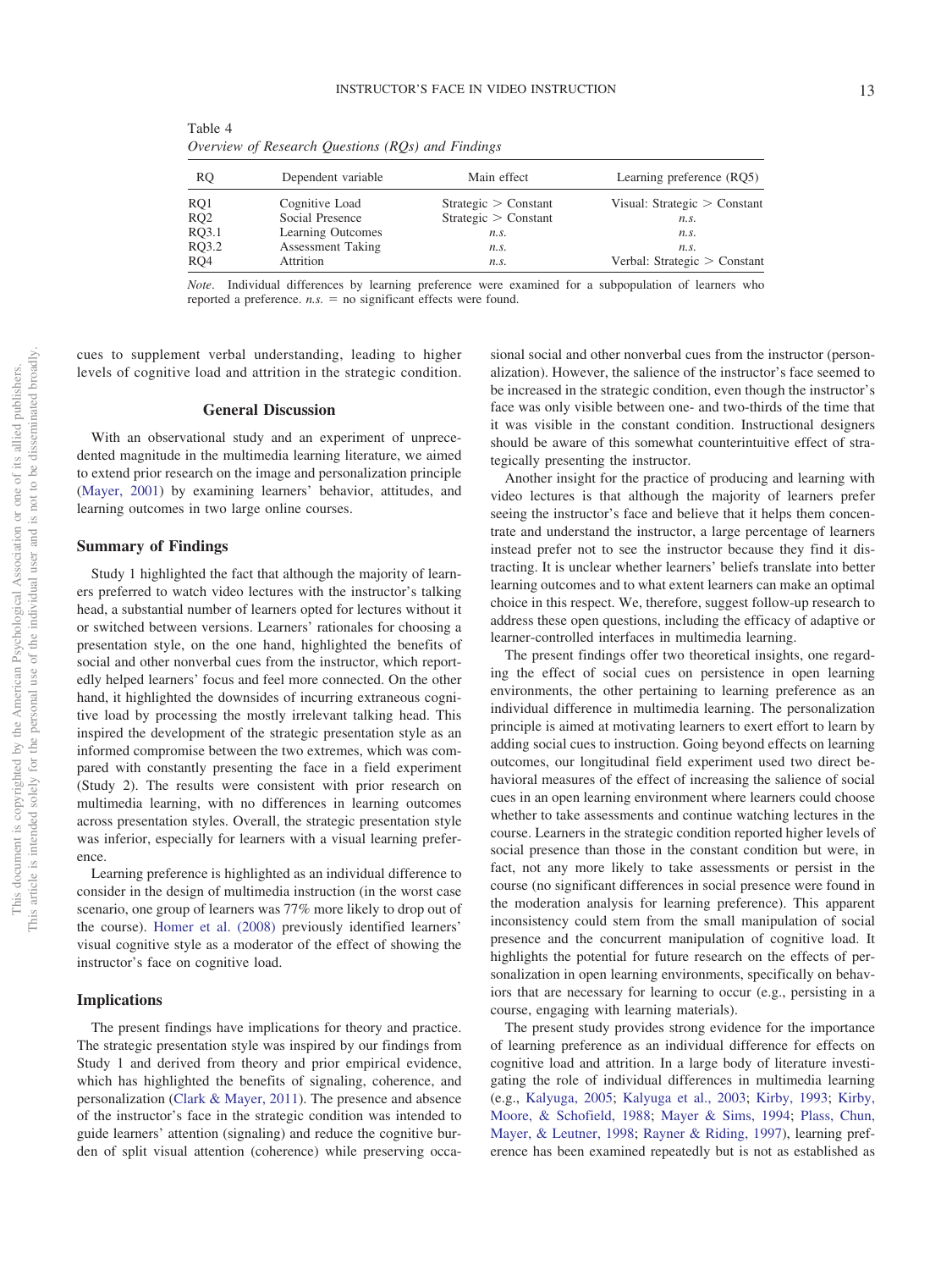spatial ability [\(Mayer & Sims, 1994\)](#page-15-27) or prior knowledge [\(Kalyuga,](#page-14-33) [2005\)](#page-14-33). The present findings highlight learning preference as a critical individual difference to consider in the design of multimedia instruction. Further investigation of the role of information preference will require the development of an improved measure.

#### **Limitations and Future Work**

Despite the magnitude of this study, the generalizability of the present findings is limited in a number of ways. In particular, we acknowledge the weakness of our study design, resulting from the specificity of the task, duration, and population and the lack of control in the field study. MOOCs were a good choice for studying the behavior of many learners in a specific environment for a mostly highly educated adult learner population. Courses run for a specific period, and researchers have no control over learners' behavior, which has posed methodological challenges for data analysis, especially for the analysis of attrition. The study design bears challenges for obtaining unbiased estimates of causal quantities due to attrition (discussed in the Method section of Study 2) and self-selection to complete optional self-report measures.

Nevertheless, there are certain advantages to conducting field research, because it allows for natural observation of behavior in real-life learning scenarios, which in the case of this study extended for up to 10 weeks. In contrast to laboratory experiments, field studies provide higher levels of external validity in exchange for lower levels of control over the environment and procedure. Moreover, detecting smaller effects and conducting exploratory subgroup analyses requires large sample sizes. Future work could further investigate the findings from our studies in an environment with more experimental control to triangulate the reliability of our results and identify potential border conditions.

An important limitation of this study is the homogeneity of lecture videos in which the presentation style of the instructor's face was manipulated. All lectures showed lecture slides with text and occasional graphics, and the instructor was the same in all videos. Although many published lecture videos follow a similar format, many lecture videos on topics in computer science and mathematics, for instance, feature extensive real-time writing and annotation by the instructor. Different styles of video lectures might benefit from different dynamics for the presentation of the instructor's face. Therefore, the present findings should be replicated before applying insights from this study to lecture videos that use very different instructional methods.

Although Study 1 focused on the choice between videos with or without the instructor's face, Study 2 compared the strategic presentation only with the constant presentation, omitting the condition without the instructor's face. A no-face condition would have been a natural and sound addition to Study 2, but we chose to omit this condition because we were not comfortable assigning thousands of learners to an unconventional presentation style that was also found to be less preferred in Study 1 and a pretest. In this pretest, several online learners who were assigned to the no-face condition complained about difficulties concentrating during the lecture video. An experiment comparing all three conditions would be an appropriate follow-up to replicate as well as extend the current study. The strategic face version could be designed using a more rigorous method by using multiple coders (instead of a

single coder) to identify segments in which the face should be removed with high intercoder reliability.

This study relied, in part, on self-reported measures that do not necessarily reflect corresponding internal states of learners, even in the absence of measurement error. Self-reported cognitive load, for instance, represents learners' own judgments of the amount of effort they invested relative to their expectations and past experiences. In the context of multimedia instruction, subjective measures can be very effective in quantifying facets of a learner's experience with lecture materials. Learning preference, which was measured using a single item, may have failed to gain traction in the field because of challenges in its measurement. The most common scale used for distinguishing visual from verbal cognitive style is [A. Richardson's \(1977\)](#page-15-30) verbalizer–visualizer scale, which has been criticized for its unfavorable psychometric properties and construct validity [\(Kozhevnikov et al., 2002,](#page-14-28) [2005\).](#page-14-28) The present study neither attempted to offer a revised measure of learning preference nor used Richardson's visualizer–verbalizer scale.

Future research could disentangle the potential benefits and costs of showing the instructor's face in multimedia learning in a more controlled setting. What are the relative contributions of providing social cues and supporting comprehension with a nonverbal communication channel to enable lip reading? This question could be investigated by comparing the video of the instructor with a static image, which provides a social cue but no nonverbal communication.

Another direction for future work could be to examine the effect of allowing learners to choose a presentation style compared with assigning them one, looking at whether learners tend to choose optimally in terms their subsequent learning outcomes. Because of the absence of a no-choice control condition and random assignment, this research question could not be addressed in Study 1. On the basis of the present findings on the moderating effect of learning preference, it would be worth investigating whether learners would choose the presentation style that is expected to induce lower cognitive load and attrition for them.

#### **Conclusion**

The prevalence of multimedia learning increases as traditional instruction becomes more and more augmented by technology. A large body of literature, with contributions dating back to the 1970s, has established guidelines based on empirical studies and learning theories on how to design instruction to promote cognitive processes that enable learning to occur. As technology keeps advancing, new opportunities arise for the design of multimedia instruction, with a handful that could, in fact, be leveraged to enhance learning. The image principle [\(Mayer, 2001\)](#page-14-4) exemplifies a new technology (picture-in-picture video) that appears to be a helpful feature and is endorsed by learners but does not actually enhance learning.

The current work provides a novel perspective on the image principle by observing effects in two realistic, longitudinal field studies. The present findings suggest that although social cues may not enhance learning per se, they may affect learners' motivation to persist in a course, which is expected to benefit learners in the long run. Moreover, a one-size-fits-all strategy for the presentation of the instructor's face was found to adversely affect some learners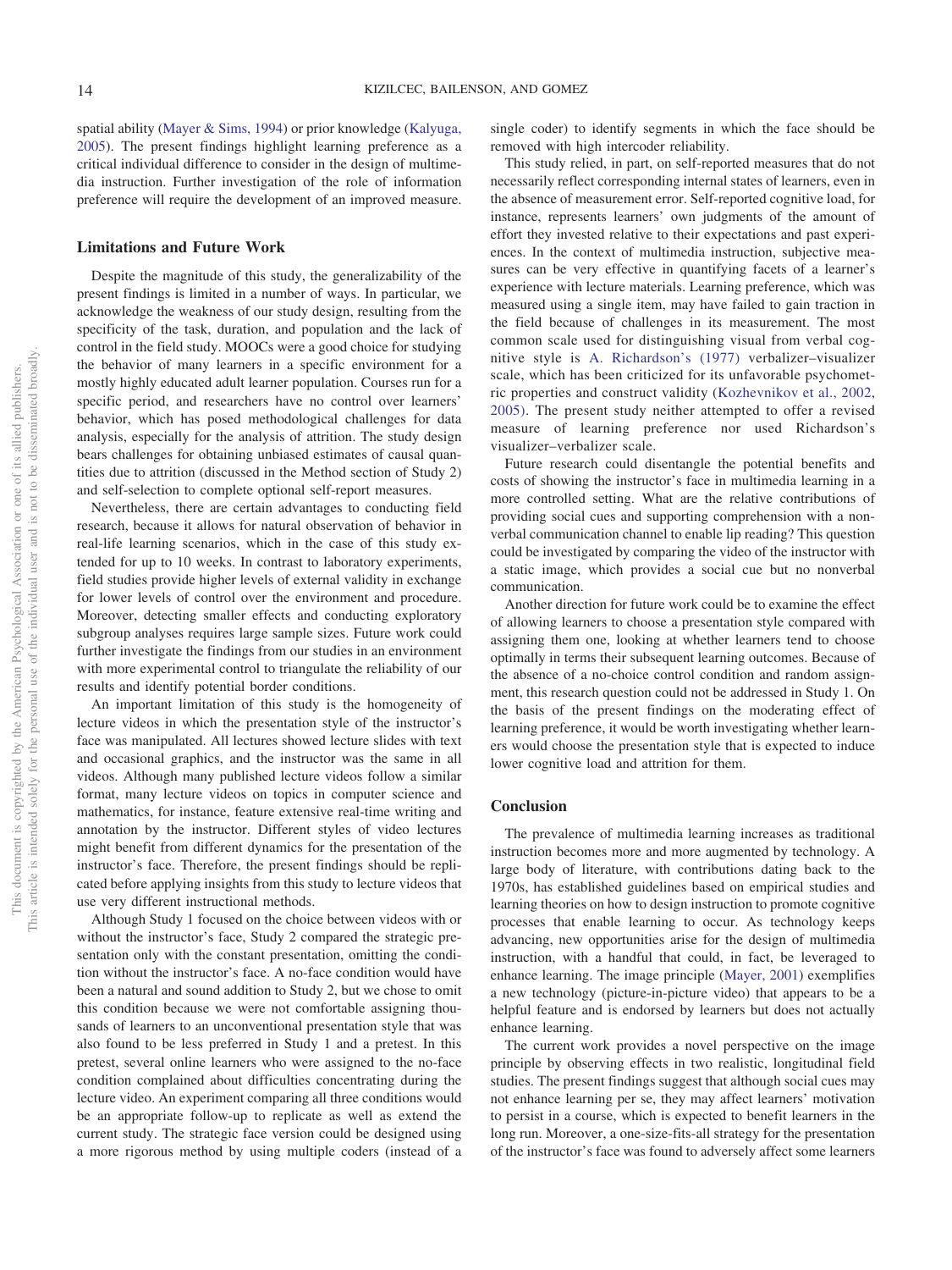by inducing higher cognitive load and attrition, depending on their learning preference. In light of the rapid growth of multimedia instruction, the current findings call for further research on the potential benefits of adaptive or learner-controlled systems to account for individual differences between learners.

# **References**

- <span id="page-14-31"></span>Angrist, J. D., & Pischke, J. S. (2008). *Mostly harmless econometrics: An empiricist's companion*. Princeton, NJ: Princeton University Press.
- <span id="page-14-11"></span>Atkinson, R. K., Mayer, R. E., & Merrill, M. M. (2005). Fostering social agency in multimedia learning: Examining the impact of an animated agent's voice. *Contemporary Educational Psychology, 30,* 117–139. <http://dx.doi.org/10.1016/j.cedpsych.2004.07.001>
- <span id="page-14-8"></span>Baddeley, A. D. (1986). *Working memory*. Oxford, England: Oxford University Press.
- <span id="page-14-9"></span>Baddeley, A. (2003). Working memory: Looking back and looking forward. *Nature Reviews Neuroscience, 4,* 829 – 839. [http://dx.doi.org/](http://dx.doi.org/10.1038/nrn1201) [10.1038/nrn1201](http://dx.doi.org/10.1038/nrn1201)
- <span id="page-14-5"></span>Bransford, J., Brown, A., & Cocking, R. (2000). *How people learn: Brain, mind, experience, and school*. Washington, DC: National Academies Press.
- <span id="page-14-16"></span>Brünken, R., Plass, J. L., & Leutner, D. (2003). Direct measurement of cognitive load in multimedia learning. *Educational Psychologist, 38,* 53– 61. [http://dx.doi.org/10.1207/S15326985EP3801\\_7](http://dx.doi.org/10.1207/S15326985EP3801_7)
- <span id="page-14-6"></span>Clark, R. C., & Mayer, R. E. (2011). *E-learning and the science of instruction: Proven guidelines for consumers and designers of multimedia learning*. San Francisco: Pfeiffer. [http://dx.doi.org/10.1002/](http://dx.doi.org/10.1002/9781118255971) [9781118255971](http://dx.doi.org/10.1002/9781118255971)
- <span id="page-14-24"></span>Cui, G., Lockee, B., & Meng, C. (2013). Building modern online social presence: A review of social presence theory and its instructional design implications for future trends. *Education and Information Technologies, 18,* 661– 685.
- <span id="page-14-18"></span>Dawson, M. E., Schell, A. M., Beers, J. R., & Kelly, A. (1982). Allocation of cognitive processing capacity during human autonomic classical conditioning. *Journal of Experimental Psychology: General, 111,* 273– 295. <http://dx.doi.org/10.1037/0096-3445.111.3.273>
- <span id="page-14-25"></span>Dede, C. (2009, January 2). Immersive interfaces for engagement and learning. *Science, 323,* 66 – 69. [http://dx.doi.org/10.1126/science](http://dx.doi.org/10.1126/science.1167311) [.1167311](http://dx.doi.org/10.1126/science.1167311)
- <span id="page-14-22"></span>Dekle, D. J., Fowler, C. A., & Funnell, M. G. (1992). Audiovisual integration in perception of real words. *Perception & Psychophysics, 51,* 355–362. <http://dx.doi.org/10.3758/BF03211629>
- <span id="page-14-32"></span>Felder, R. M., & Spurlin, J. (2005). Applications, reliability and validity of the index of learning styles. *International Journal of Engineering Education, 21,* 103–112.
- <span id="page-14-19"></span>Ginns, P. (2006). Integrating information: A meta-analysis of the spatial contiguity and temporal contiguity effects. *Learning and Instruction, 16,* 511–525. <http://dx.doi.org/10.1016/j.learninstruc.2006.10.001>
- <span id="page-14-17"></span>Goldin-Meadow, S., Nusbaum, H., Kelly, S. D., & Wagner, S. (2001). Explaining math: Gesturing lightens the load. *Psychological Science, 12,* 516 –522. <http://dx.doi.org/10.1111/1467-9280.00395>
- <span id="page-14-12"></span>Gunawardena, C. N., & Zittle, F. J. (1997). Social presence as a predictor of satisfaction within a computer–mediated conferencing environment. *American Journal of Distance Education, 11,* 8 –26.
- <span id="page-14-1"></span>Guo, P. J., Kim, J., & Rubin, R. (2014). How video production affects student engagement: An empirical study of MOOC videos. In *Proceedings of the first ACM Conference on Learning at Scale* (pp. 41–50). New York: Association for Computing Machinery. [http://dx.doi.org/10.1145/](http://dx.doi.org/10.1145/2556325.2566239) [2556325.2566239](http://dx.doi.org/10.1145/2556325.2566239)
- <span id="page-14-23"></span>Hapeshi, K., & Jones, D. (1992). Interactive multimedia for instruction: A cognitive analysis of the role of audition and vision. *International Journal of Human–Computer Interaction, 4,* 79 –99. [http://dx.doi.org/](http://dx.doi.org/10.1080/10447319209526029) [10.1080/10447319209526029](http://dx.doi.org/10.1080/10447319209526029)
- <span id="page-14-30"></span>Hart, S. G., & Staveland, L. E. (1988). Development of NASA-TLX (Task Load Index): Results of empirical and theoretical research. *Advances in Psychology, 52,* 139 –183.
- <span id="page-14-2"></span>Homer, B. D., Plass, J. L., & Blake, L. (2008). The effects of video on cognitive load and social presence in multimedia-learning. *Computers in Human Behavior, 24,* 786 –797. [http://dx.doi.org/10.1016/j.chb.2007.02](http://dx.doi.org/10.1016/j.chb.2007.02.009) [.009](http://dx.doi.org/10.1016/j.chb.2007.02.009)
- <span id="page-14-20"></span>Horton, D., & Wohl, R. R. (1956). Mass communication and para-social interaction; observations on intimacy at a distance. *Psychiatry, 19,* 215–229.
- <span id="page-14-33"></span>Kalyuga, S. (2005). *Prior knowledge principle in multimedia learning*. In R. E. Mayer (Ed.), *The Cambridge handbook of multimedia learning* (pp. 325–337). New York: Cambridge University Press. [http://dx.doi](http://dx.doi.org/10.1017/CBO9780511816819.022) [.org/10.1017/CBO9780511816819.022](http://dx.doi.org/10.1017/CBO9780511816819.022)
- <span id="page-14-27"></span>Kalyuga, S., Ayres, P., Chandler, P., & Sweller, J. (2003). The expertise reversal effect. *Educational Psychologist, 38,* 23–31. [http://dx.doi.org/](http://dx.doi.org/10.1207/S15326985EP3801_4) [10.1207/S15326985EP3801\\_4](http://dx.doi.org/10.1207/S15326985EP3801_4)
- <span id="page-14-10"></span>Kartal, G. (2010). Does language matter in multimedia learning? Personalization principle revised. *Journal of Educational Psychology, 102,* 615– 624. <http://dx.doi.org/10.1037/a0019345>
- <span id="page-14-34"></span>Kirby, J. R. (1993). Collaborative and competitive effects of verbal and spatial processes. *Learning and Instruction, 3,* 201–214. [http://dx.doi](http://dx.doi.org/10.1016/0959-4752%2893%2990004-J) [.org/10.1016/0959-4752\(93\)90004-J](http://dx.doi.org/10.1016/0959-4752%2893%2990004-J)
- <span id="page-14-35"></span>Kirby, J. R., Moore, P. J., & Schofield, N. J. (1988). Verbal and visual learning styles. *Contemporary Educational Psychology, 13, 169–184.* [http://dx.doi.org/10.1016/0361-476X\(88\)90017-3](http://dx.doi.org/10.1016/0361-476X%2888%2990017-3)
- <span id="page-14-3"></span>Kizilcec, R. F., Papadopoulos, K., & Sritanyaratana, L. (2014). Showing face in video instruction: Effects on information retention, visual attention, and affect. In *Proceedings of the annual SIGCHI Conference on Human Factors in Computing Systems* (pp. 2095–2102), New York: Association for Computing Machinery. [http://dx.doi.org/10.1145/](http://dx.doi.org/10.1145/2556288.2557207) [2556288.2557207](http://dx.doi.org/10.1145/2556288.2557207)
- <span id="page-14-26"></span>Kizilcec, R. F., Piech, C., & Schneider, E. (2013). Deconstructing disengagement: Analyzing learner subpopulations in massive open online courses. In *Proceedings of the Third International Conference on Learning Analytics and Knowledge* (pp. 170 –179). New York: Association for Computing Machinery. <http://dx.doi.org/10.1145/2460296.2460330>
- <span id="page-14-0"></span>Koller, D., & Ng, A. (2014, March 24). Welcome Rick Levin as CEO of Coursera. Message posted to [http://blog.coursera.org/post/80601201906/](http://blog.coursera.org/post/80601201906/welcome-rick-levin-as-ceo-of-coursera) [welcome-rick-levin-as-ceo-of-coursera](http://blog.coursera.org/post/80601201906/welcome-rick-levin-as-ceo-of-coursera)
- <span id="page-14-28"></span>Kozhevnikov, M., Hegarty, M., & Mayer, R. E. (2002). Revising the visualizer–verbalizer dimension: Evidence for two types of visualizers. *Cognition and Instruction, 20,* 47–77. [http://dx.doi.org/10.1207/](http://dx.doi.org/10.1207/S1532690XCI2001_3) [S1532690XCI2001\\_3](http://dx.doi.org/10.1207/S1532690XCI2001_3)
- <span id="page-14-29"></span>Kozhevnikov, M., Kosslyn, S., & Shephard, J. (2005). Spatial versus object visualizers: A new characterization of visual cognitive style. *Memory & Cognition, 33,* 710 –726. <http://dx.doi.org/10.3758/BF03195337>
- <span id="page-14-13"></span>Lyons, A., Reysen, S., & Pierce, L. (2012). Video lecture format, student technological efficacy, and social presence in online courses. *Computers in Human Behavior, 28,* 181–186.
- <span id="page-14-21"></span>MacLeod, A., & Summerfield, Q. (1987). Quantifying the contribution of vision to speech perception in noise. *British Journal of Audiology, 21,* 131–141. <http://dx.doi.org/10.3109/03005368709077786>
- <span id="page-14-15"></span>Mautone, P. D., & Mayer, R. E. (2001). Signaling as a cognitive guide in multimedia learning. *Journal of Educational Psychology, 81,* 240 –246.
- <span id="page-14-7"></span><span id="page-14-4"></span>Mayer, R. E. (2001). *Multimedia Learning*. Cambridge University Press.
- Mayer, R. E. (2005). Principles for reducing extraneous processing in multimedia learning: Coherence, signaling, redundancy, spatial contiguity, and temporal contiguity. In R. E. Mayer (Ed.), *The Cambridge handbook of multimedia learning* (pp. 183–200). New York: Cambridge University Press. <http://dx.doi.org/10.1017/CBO9780511816819.013>
- <span id="page-14-14"></span>Mayer, R. E., Dow, G. T., & Mayer, S. (2003). Multimedia learning in an interactive self-explaining environment: What works in the design of